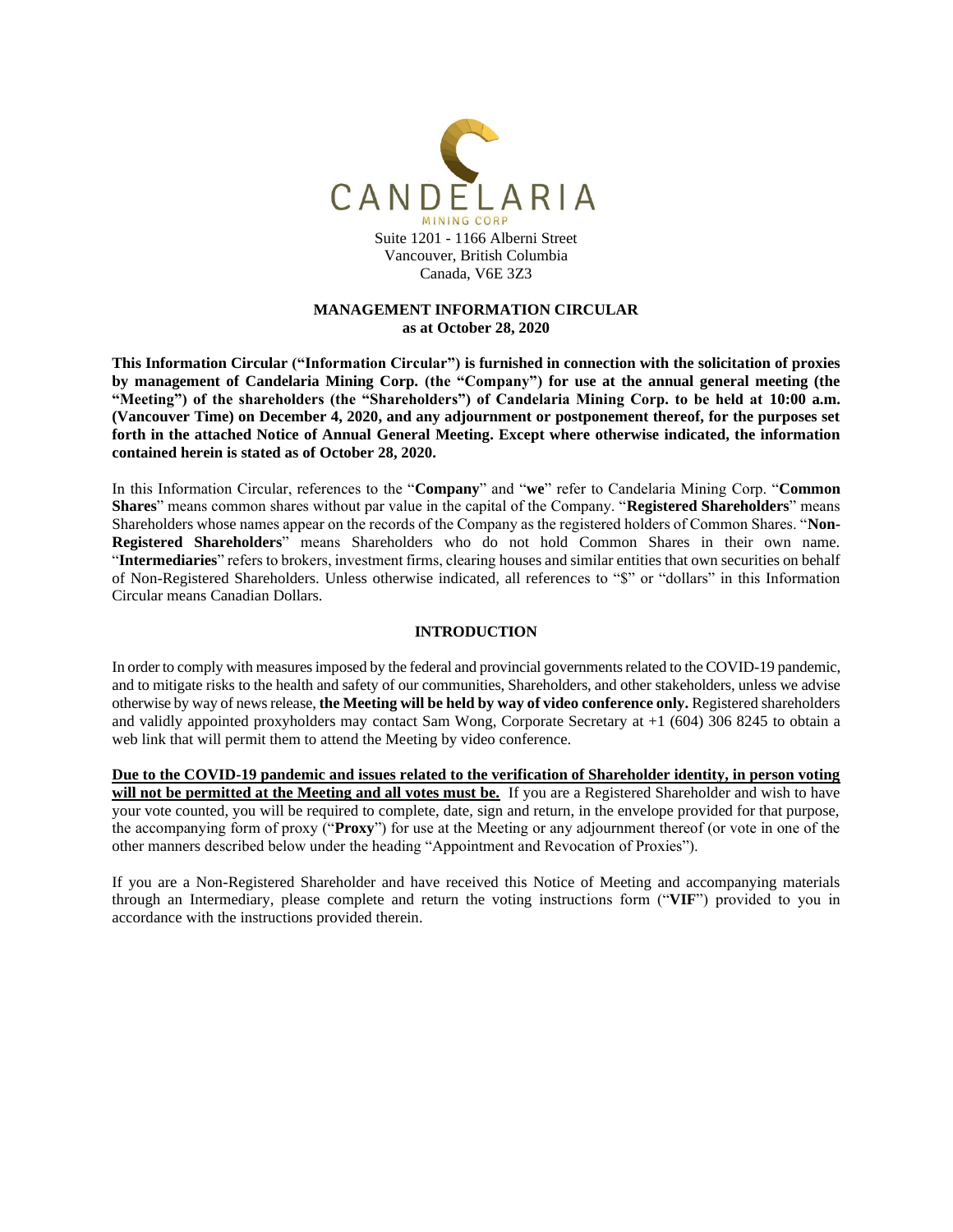### **GENERAL PROXY INFORMATION**

#### **Solicitation of Proxies**

The solicitation of proxies will be primarily by mail, but proxies may be solicited personally or by telephone by directors, officers and regular employees of the Company. The Company will bear all costs of this solicitation. We have arranged to send meeting materials directly to Registered Shareholders, as well as Non-Registered Shareholders who have consented to their ownership information being disclosed by the Intermediary holding the Common Shares on their behalf (non-objecting beneficial owners). We have not arranged for Intermediaries to forward the meeting materials to Non-Registered Shareholders who have objected to their ownership information being disclosed by the Intermediary holding the Common Shares on their behalf (objecting beneficial owners). As a result, objecting beneficial owners will not receive the Information Circular and associated meeting materials unless their Intermediary assumes the costs of delivery.

#### **Appointment and Revocation of Proxies**

The individuals named in the accompanying form of proxy (the "**Proxy**") are officers of the Company or solicitors for the Company. **If you are a Registered Shareholder, you have the right to attend the Meeting or vote by proxy and to appoint a person or company other than the person designated in the Proxy, who need not be a Shareholder, to attend and act for you and on your behalf at the Meeting. You may do so either by inserting the name of that other person in the blank space provided in the Proxy or by completing and delivering another suitable form of Proxy.**

If you are a Registered Shareholder and wish to have your shares voted at the Meeting, you will be required to submit your vote by proxy. **Due to the COVID-19 pandemic and issues related to the verification of shareholder identity, in person voting will not be permitted at the Meeting**. Registered Shareholders electing to submit a proxy may do so by completing, dating and signing the enclosed form of Proxy and returning it to the Company's transfer agent, Computershare Investor Services Inc. ("**Computershare**"), in accordance with the instructions on the Proxy. Alternatively, Registered Shareholders my vote their shares via the internet or by telephone as per the instructions provided on the Proxy.

The Proxy must be received at least 48 hours (excluding Saturdays, Sundays and holidays) before the Meeting or the adjournment thereof at which the Proxy is to be used.

Every Proxy may be revoked by an instrument in writing:

(a) executed by the Registered Shareholder or by his/her attorney authorized in writing or, where the Registered Shareholder is a company, by a duly authorized officer or attorney, of the company; and

(b) delivered either to the registered office of the Company at any time up to and including the last business day preceding the day of the Meeting or any adjournment or postponement thereof, at which the Proxy is to be used, or to the chairman of the Meeting on the day of the Meeting or any adjournment or postponement thereof,

or in any other manner provided by law.

**Only Registered Shareholders have the right to revoke a Proxy. Non-Registered Shareholders who wish to change their vote must, at least seven days before the Meeting, arrange for their respective Intermediaries to revoke the Proxy on their behalf. If you are a Non-Registered Shareholder, see "Voting by Non-Registered Shareholders" below for further information on how to vote your Common Shares.**

#### **Exercise of Discretion by Proxyholder**

If you vote by proxy, the persons named in the Proxy will vote or withhold from voting the Common Shares represented thereby in accordance with your instructions on any ballot that may be called for. If you specify a choice with respect to any matter to be acted upon, your Common Shares will be voted accordingly. The Proxy confers discretionary authority on the persons named therein with respect to: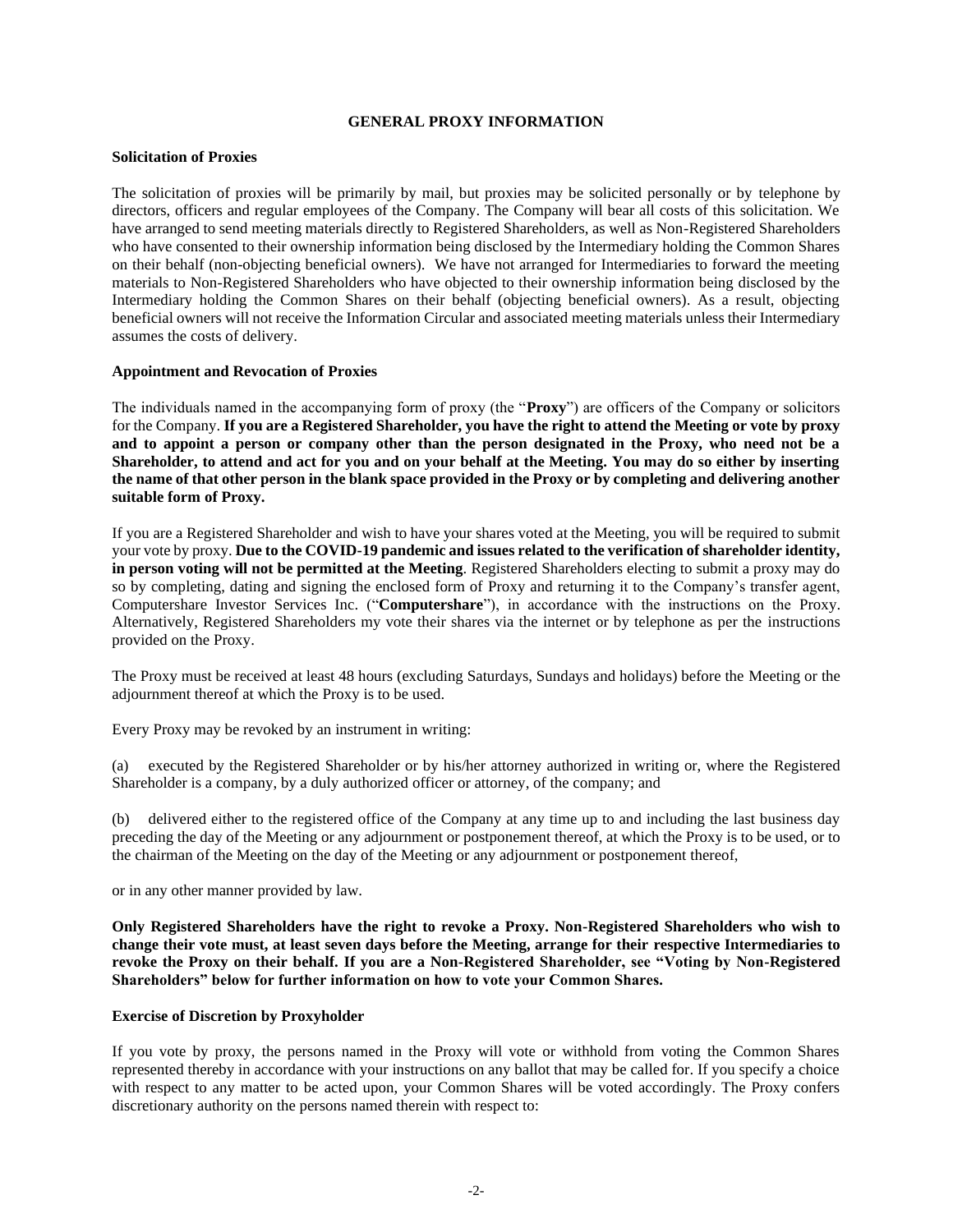- (i) each matter or group of matters identified therein for which a choice is not specified,
- (ii) any amendment to or variation of any matter identified therein,
- (iii) any other matter that properly comes before the Meeting, and
- (iv) exercise of discretion of the proxyholder.

**In respect of a matter for which a choice is not specified in the Proxy, the persons named in the Proxy will vote the Common Shares represented by the Proxy for the approval of such matter.** Management is not currently aware of any other matters that could come before the Meeting.

### **Given the fact that voting will only be permitted by proxy due to the COVID-19 pandemic, Management does not intend to allow matters not contemplated in the Notice of Meeting to be considered at the Meeting.**

### **Voting by Non-Registered Shareholders**

The following information is of significant importance to Shareholders who do not hold Common Shares in their own name. Non-Registered Shareholders should note that the only Proxies that can be recognized and acted upon at the Meeting are those deposited by Registered Shareholders.

If Common Shares are listed in an account statement provided to a Shareholder by an Intermediary, then in almost all cases those Common Shares will not be registered in the Shareholder's name on the records of the Company. Such Common Shares will more likely be registered under the name of the Shareholder's Intermediary or an agent of that Intermediary. In Canada, the vast majority of such Common Shares are registered under the name of CDS & Co. as nominee for The Canadian Depositary for Securities Limited (which acts as depositary for many Canadian brokerage firms and custodian banks), and in the United States, under the name of Cede & Co. as nominee for The Depository Trust Company (which acts as depositary for many United States brokerage firms and custodian banks).

Every Intermediary has its own mailing procedures and provides its own return instructions to clients. However, most Intermediaries now delegate responsibility for obtaining voting instructions from clients to Broadridge Financial Solutions, Inc. ("**Broadridge**") in the United States and in Canada.

If you are a Non-Registered Shareholder, you should carefully follow the instructions on the VIF received from Computershare or Broadridge in order to ensure that your Common Shares are voted at the Meeting. The VIF supplied to you will be similar to the Proxy provided to the Registered Shareholders by the Company. However, its purpose is limited to instructing the Intermediary on how to vote on your behalf.

The VIF sent by Computershare or Broadridge will name the same persons as the Company's proxy to represent you at the Meeting. As a Non-Registered Shareholder you may not be recognized directly at the Meeting**.** In order to attend the Meeting or appoint a Proxyholder of your own choosing to attend the Meeting, you should insert your own name or the name of the desired representative in the blank space provided in the VIF. Alternatively, you may provide other written instructions requesting that you or your desired representative attend the Meeting as Proxyholder for your Intermediary. The completed VIF or other written instructions must then be returned in accordance with the instructions on the form.

**If you receive a VIF from Computershare or Broadridge, you cannot use it to vote Common Shares directly at the Meeting. The VIF must be completed and returned in accordance with its instructions well in advance of the voting deadline in order to have your Common Shares voted at the Meeting.**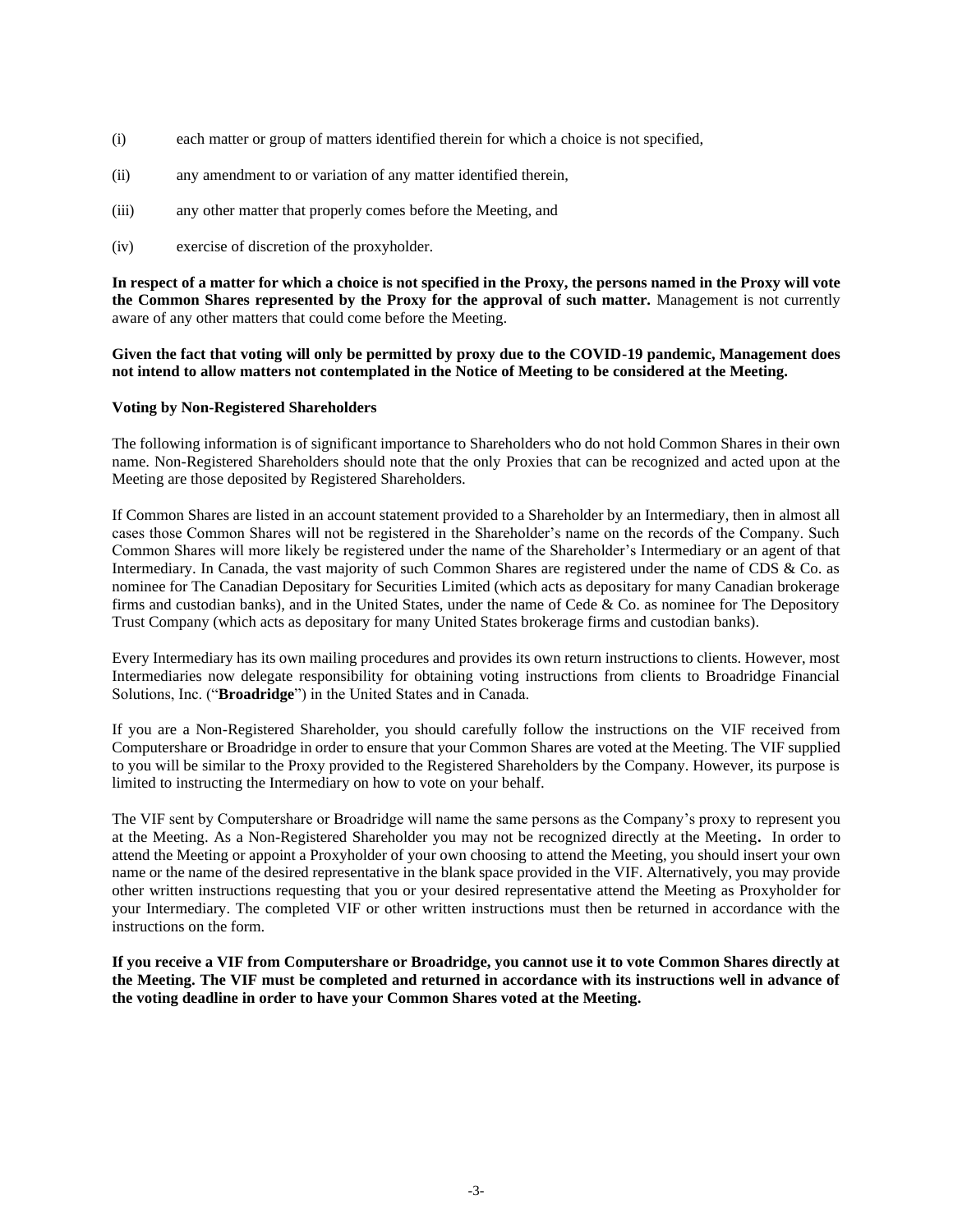### **Voting by Proxy Generally**

**Proxies will not be accepted at the Meeting.** All Proxies must be submitted to Computershare by 8:00 a.m. (*Pacific Standard time*) on Friday, December 4, 2020 (the "**Proxy Deadline**"). Registered shareholders and validly appointed proxyholders may attend the Meeting by contacting Sam Wong, Corporate Secretary at +1 (604) 306 8245 to obtain a web link that will permit them to attend the Meeting by video conference.

As there will be no in person attendance or voting at the Meeting, votes received by the Proxy Deadline for each matter set out in the Notice will be tabulated in advance of the Meeting by Computershare and compiled in a Proxy report (the "**Proxy Report**"). The determination as to whether a particular matter has been approved, a particular individual has been appointed or a particular resolution has been passed will be made solely on the basis of the voting results set out in the Proxy Report. Since no in person voting will be permitted due to the COVID-19 pandemic and voting results respecting matters set out in the Notice will be determined solely on the basis of the voting results set out in the Proxy Report, **no ballots will be permitted at the Meeting**. All results will be determined by reference to the Proxy Report. Management of the Company will advise at the Meeting the voting results for each matter set out in the Proxy Report and Shareholders will be entitled to request a copy of the Proxy Report from Management after the Meeting.

# **INTEREST OF CERTAIN PERSONS OR COMPANIES IN MATTERS TO BE ACTED UPON**

Except as disclosed herein, no person has any material interest, direct or indirect, by way of beneficial ownership of securities or otherwise, in matters to be acted upon at the Meeting other than the election of directors or the appointment of auditors. For the purpose of this paragraph, "person" shall include each person: (a) who has been a director or executive officer or insider of the Company at any time since the commencement of the Company's last financial year; (b) who is a proposed nominee for election as a director of the Company; or (c) who is an associate or affiliate of a person included in subparagraphs (a) or (b).

# **RECORD DATE AND QUORUM**

The board of directors (the "**Board**") of the Company has fixed the record date for the Meeting as the close of business on October 28, 2020 (the "**Record Date**"). Shareholders of record as at the Record Date are entitled to receive notice of the Meeting and to vote their Common Shares at the Meeting, except to the extent that any such Shareholder transfers any Common Shares after the Record Date and the transferee of those Common Shares establishes that the transferee owns the Common Shares and demands, not less than ten (10) days before the Meeting, that the transferee's name be included in the list of Shareholders entitled to vote at the Meeting, in which case, only such transferee shall be entitled to vote such Common Shares at the Meeting.

Under the Company's articles, the quorum for the transaction of business at the Meeting is one person who is a Shareholder, or who is otherwise permitted to vote shares of the Company at a meeting of Shareholders pursuant to its articles, present in person or by proxy.

# **VOTING SECURITIES AND PRINCIPAL HOLDERS OF VOTING SECURITIES**

The Company's authorized capital consists of an unlimited number of common shares without par value. As at the Record Date, there were 127,476,794 fully paid and non-assessable Common Shares issued and outstanding, with each Common Share carrying the right to one vote. Only Shareholders of record at the close of business on the Record Date will be entitled to vote in person or by Proxy at the Meeting or any adjournment or postponement thereof. The outstanding Common Shares are listed for trading on the TSX Venture Exchange (the "**TSXV**") under the symbol "CAND".

To the knowledge of the directors and executive officers of the Company, no one Shareholder beneficially owns, or controls or directs, directly or indirectly, Common Shares carrying 10% or more of the voting rights attached to all outstanding voting securities of the Company.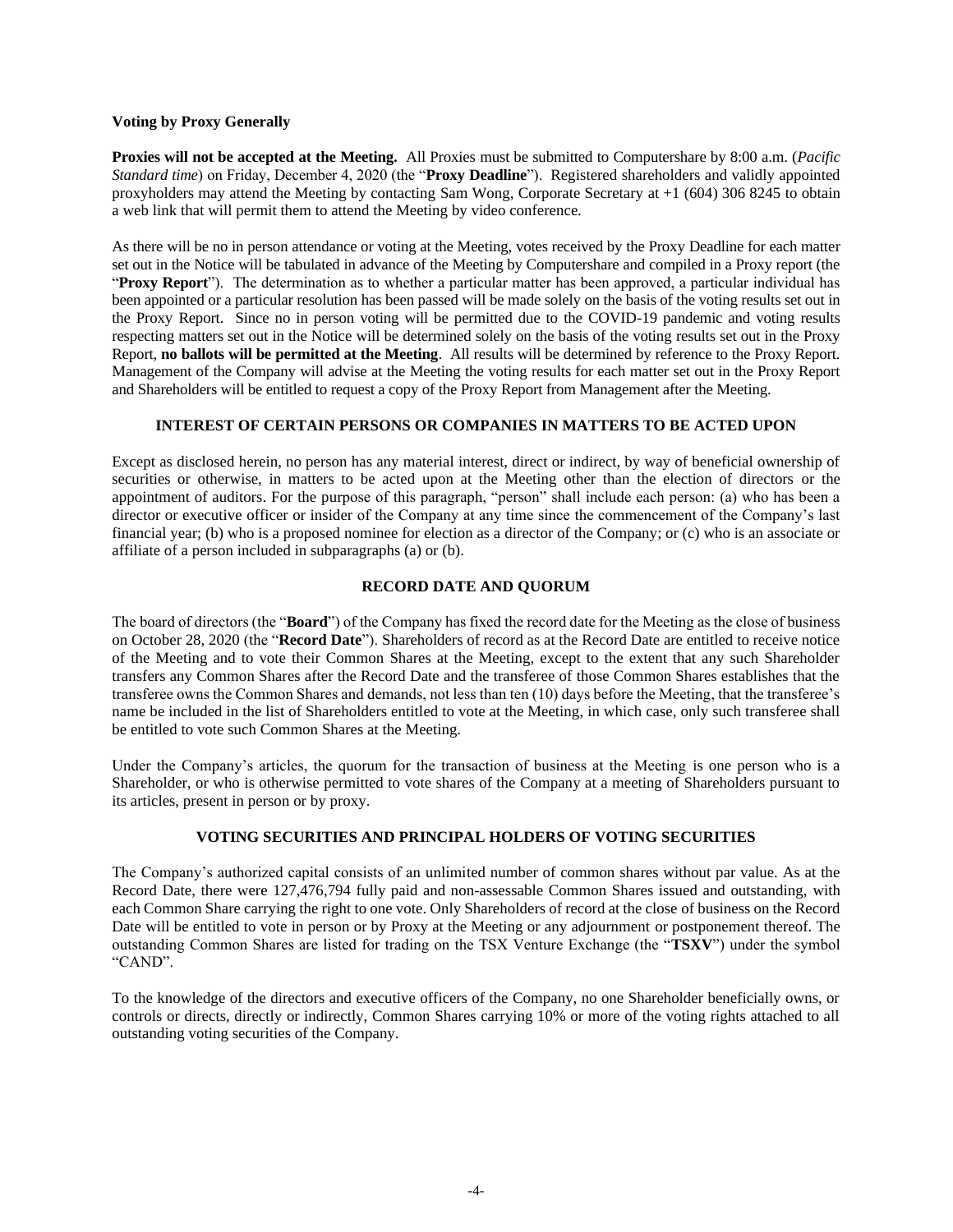# **PARTICULARS OF MATTERS TO BE ACTED UPON**

To the knowledge of the Company's directors, the only matters to be placed before the Meeting are those set forth in the accompanying Notice of Meeting and more particularly discussed below.

### **PRESENTATION OF FINANCIAL STATEMENTS**

The audited annual financial statements of the Company for the financial year ended April 30, 2020 and the auditor's report thereon will be placed before the Meeting. The Company's financial statements are available on the System of Electronic Document Analysis and Retrieval (SEDAR) website at www.sedar.com.

# **ELECTION OF DIRECTORS**

The Company proposes to fix the number of directors of the Company at four (4) and to nominate the persons listed below for election as directors. Each director will hold office until the next annual general meeting of the Company or until his successor is elected or appointed, unless his office is earlier vacated. Management does not contemplate that any of the nominees will be unable to serve as a director.

The following table sets out the names of the persons proposed to be nominated for election as a director; their positions and offices in the Company; their principal occupations or employment; the period of time that they have served as directors of the Company; and the number of Common Shares of the Company that each beneficially owns or over which control or direction is exercised, directly or indirectly.

| <b>Name, Residence and</b><br><b>Present Position within the</b><br>Company    | <b>Director Since</b> | <b>Number of Common</b><br><b>Shares Beneficially</b><br><b>Owned, Directly</b><br>or Indirectly, or Over<br><b>Which Control or</b><br><b>Discretion is</b><br>Exercised <sup>(1)</sup> | Principal Occupation $(1)$                                                                                                                                                                                                                                                                                                                                                                                                                     |
|--------------------------------------------------------------------------------|-----------------------|------------------------------------------------------------------------------------------------------------------------------------------------------------------------------------------|------------------------------------------------------------------------------------------------------------------------------------------------------------------------------------------------------------------------------------------------------------------------------------------------------------------------------------------------------------------------------------------------------------------------------------------------|
| Ramon Perez <sup>(2)(3)</sup><br>Florida, USA<br><b>President and Director</b> | March 17, 2016        | 2,219,467                                                                                                                                                                                | President of the Company since<br>June 12, 2017; formerly CFO and<br>COO of the Company from March<br>17, 2016 to September 12, 2016<br>and formerly interim CEO from<br>September 2, 2016 to June 12,<br>2017. Vice President at Carrelton<br>Asset Management Inc., a natural<br>resource focused asset manager;<br>CFO for Minera Apolo S.A. de<br>C.V.; and Director of Credipresto,<br>S.A. de C.V. ENR, a financial<br>services company. |
| Manuel Gomez <sup>(2)(3)</sup><br>Baden, Switzerland<br>Director               | March 17, 2016        | $10,462,675^{(5)}$                                                                                                                                                                       | Managing Director at Horizon<br>Asset, Portfolio Manager at<br><b>GIMA Asset Management.</b>                                                                                                                                                                                                                                                                                                                                                   |
| Javier Montaño<br>Sinaloa, Mexico<br>Director                                  | September 12,<br>2016 | $9,466,667^{(6)}$                                                                                                                                                                        | Chief Executive Officer of C-<br>UNO S.A. DE C.V., which is part<br>of a group that owns a series of<br>retail chain stores in Mexico and<br>South America.                                                                                                                                                                                                                                                                                    |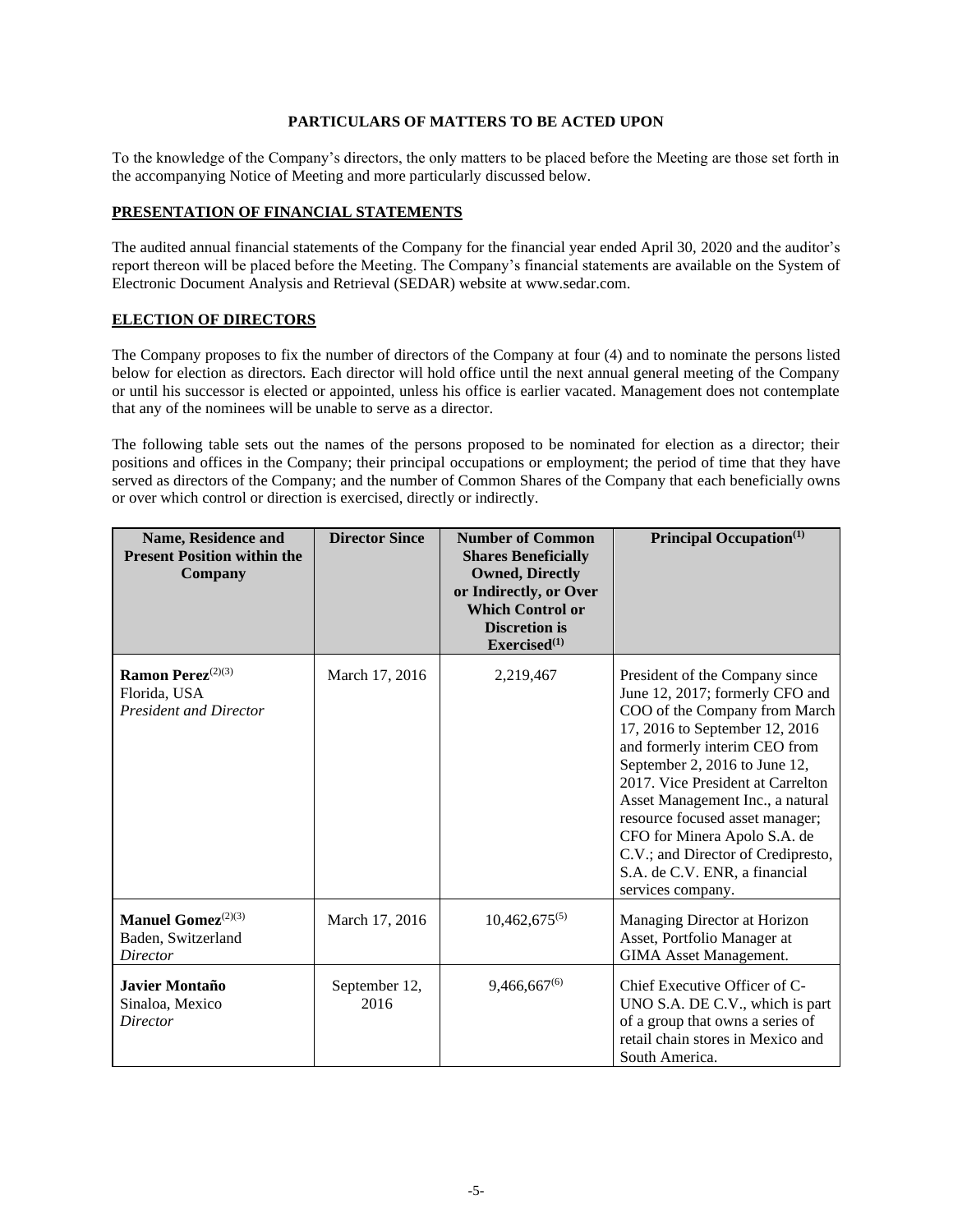| Name, Residence and<br><b>Present Position within the</b><br>Company                | <b>Director Since</b> | <b>Number of Common</b><br><b>Shares Beneficially</b><br><b>Owned, Directly</b><br>or Indirectly, or Over<br><b>Which Control or</b><br><b>Discretion is</b><br>Exercised <sup>(1)</sup> | <b>Principal Occupation</b> <sup>(1)</sup>                                                                                                                                                                                                                                             |
|-------------------------------------------------------------------------------------|-----------------------|------------------------------------------------------------------------------------------------------------------------------------------------------------------------------------------|----------------------------------------------------------------------------------------------------------------------------------------------------------------------------------------------------------------------------------------------------------------------------------------|
| Matthew Roma <sup><math>(2)(3)</math></sup><br>British Columbia, Canada<br>Director | December 13.<br>2019  | Nil.                                                                                                                                                                                     | Chief Financial Officer of Oro X<br>Mining Corp. since July 2020.<br>Director of Finance of Core Gold<br>Inc. since March 2018. Finance<br>Manager at CMLS Financial from<br>August 2017 to March 2018.<br>Senior Accountant at Deloitte<br>LLP from September 2014 to<br>August 2017. |

*Notes:*

- (1) The information as to principal occupation, business or employment and Common Shares beneficially owned or controlled is not within the knowledge of the management of the Company and has been furnished by the respective nominees. Unless otherwise stated above, any nominees named above have held the principal occupation or employment indicated for at least the five preceding years.
- (2) Member of the Audit Committee of the Company.
- (3) Member of the Compensation Committee of the Company.
- (4) Included in Mr. Gomez's share position are 2,827,000 Common Shares owned by Horizon Art Merchands AG, of which Mr. Gomez is a controlling shareholder.
- (5) Included in Mr. Montaño's share position are 9,466,667 Common Shares owned by C-UNO S.A. DE C.V., of which Mr. Montaño is the controlling shareholder.

### *Recommendation of the Board*

**The Board recommends that the Shareholders vote "FOR" the ordinary resolution fixing the number of directors of the Company for the ensuing year at four (4) and "FOR" its nominees for election as directors of the Company for the ensuing year.**

### *Cease Trade Orders, Bankruptcies, Penalties or Sanctions*

To the knowledge of the Company, no proposed director of the Company:

- (a) is, as at the date of this Information Circular, or has been, within 10 years before the date of this Information Circular, a director, chief executive officer or chief financial officer of any company (including the Company) that:
	- (i) was subject to an order that was issued while the director was acting in the capacity as director, chief executive officer or chief financial officer, or
	- (ii) was subject to an order that was issued after the director ceased to be a director, chief executive officer or chief financial officer and which resulted from an event that occurred while that person was acting in the capacity as director, chief executive officer or chief financial officer,
- (b) is, as at the date of this Information Circular, or has been within 10 years before the date of this Information Circular, a director or executive officer of any company (including the Company) that, while that person was acting in the that capacity, or within a year of that person ceasing to act in that capacity, became bankrupt, made a proposal under any legislation relating to bankruptcy or insolvency or was subject to or instituted any proceedings, arrangement or compromise with creditors or had a receiver, receiver manager or trustee appointed to hold its assets;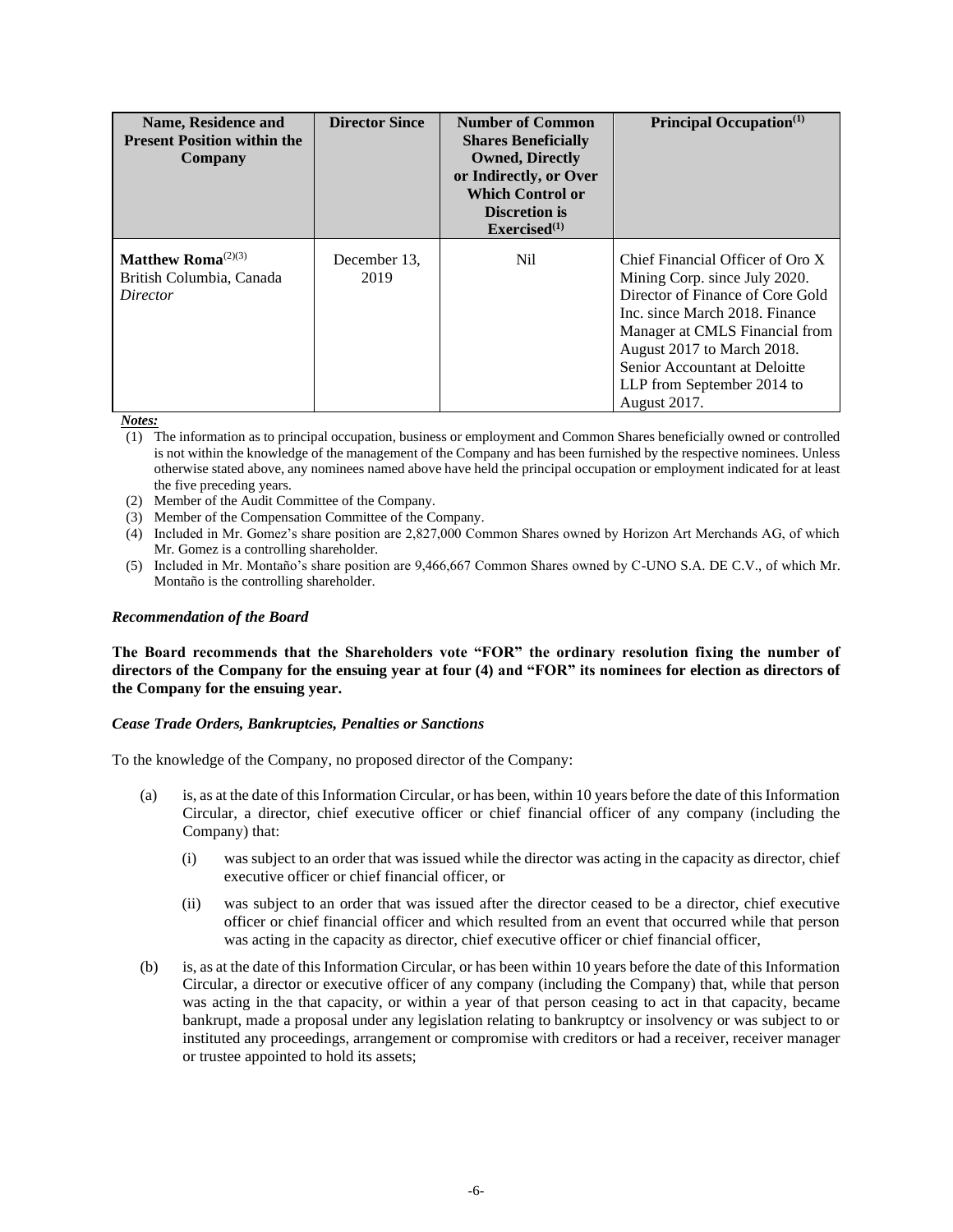- (c) has, within the 10 years before the date of this Information Circular, become bankrupt, made a proposal under any legislation relating to bankruptcy or insolvency, or become subject to or instituted any proceedings, arrangement or compromise with creditors, or had a receiver, receiver manager or trustee appointed to hold the assets of the proposed director or executive officer;
- (d) has been subject to any penalties or sanctions imposed by a court relating to securities legislation or by a securities regulatory authority or has entered into a settlement agreement with a securities regulatory authority; or
- (e) has been subject to any other penalties or sanctions imposed by a court or regulatory body that would likely be considered important to a reasonable securityholder in deciding whether to vote for a proposed director.

For the purposes of subsection (a) above, "order" means:

- (i) a cease trade order;
- (ii) an order similar to a cease trade order; or
- (iii) an order that denied the relevant company access to any exemption under securities legislation,

that was in effect for more than 30 consecutive days.

# **APPOINTMENT OF AUDITOR**

Management is recommending that Shareholders vote to re-appoint Grant Thornton LLP, of #1600 – 333 Seymour Street, Vancouver, British Columbia, V6B 0A4, as the auditor of the Company at a remuneration to be fixed by the Board. Grant Thornton LLP was appointed as the auditor of the Company on July 21, 2017.

### *Recommendation of the Board*

**The Board recommends that the Shareholders vote "FOR" the appointment of Grant Thornton LLP as the auditor of the Company for the ensuing year and for the authorization of the Board to determine the remuneration to be paid to the auditor.**

# **APPROVAL OF STOCK OPTION PLAN**

At the Meeting, Shareholders of the Company will be asked to approve the continuation of the Company's Amended 2012 Stock Option Plan (the "**Stock Option Plan**"). The purpose of the Stock Option Plan is to provide an incentive to directors, employees and consultants to acquire a proprietary interest in the Company, to continue their participation in the affairs of the Company and to increase their efforts on behalf of the Company.

The following summary of the Stock Option Plan does not purport to be complete and is qualified in its entirety by reference to the Stock Option Plan. A full copy of the Stock Option Plan will be available at the Meeting for review by Shareholders. Shareholders may also obtain copies of the Stock Option Plan from the Company prior to the Meeting on written request.

Eligible Participants. Incentive stock options ("**Options**") may be granted under the Stock Option Plan to directors, senior officers or management company employees of the Company or its subsidiaries (collectively, the "**Directors**"), employees of the Company or its subsidiaries (collectively, the "**Employees**") or consultants of the Company or its subsidiaries (collectively, the "**Consultants**"). The Board, in its discretion, determines which of the Directors, Employees or Consultants will be awarded Options under the Stock Option Plan.

Number of Shares Reserved. The number of Common Shares which may be issued pursuant to options granted under the Stock Option Plan may not exceed 10% of the issued and outstanding Common Shares as at the closing date of the Company's initial public offering ("**IPO**") until the completion of the Company's Qualifying Transaction, as that term is defined in the TSXV Corporate Finance policy manual, and thereafter will be a maximum of 10% of the issued and outstanding Common Shares at the date of granting the Option, less any Common Shares issuable under the Company's 2017 Restricted Share Unit Plan). Options that are exercised, cancelled or expire prior to exercise continue to be issuable under the Stock Option Plan.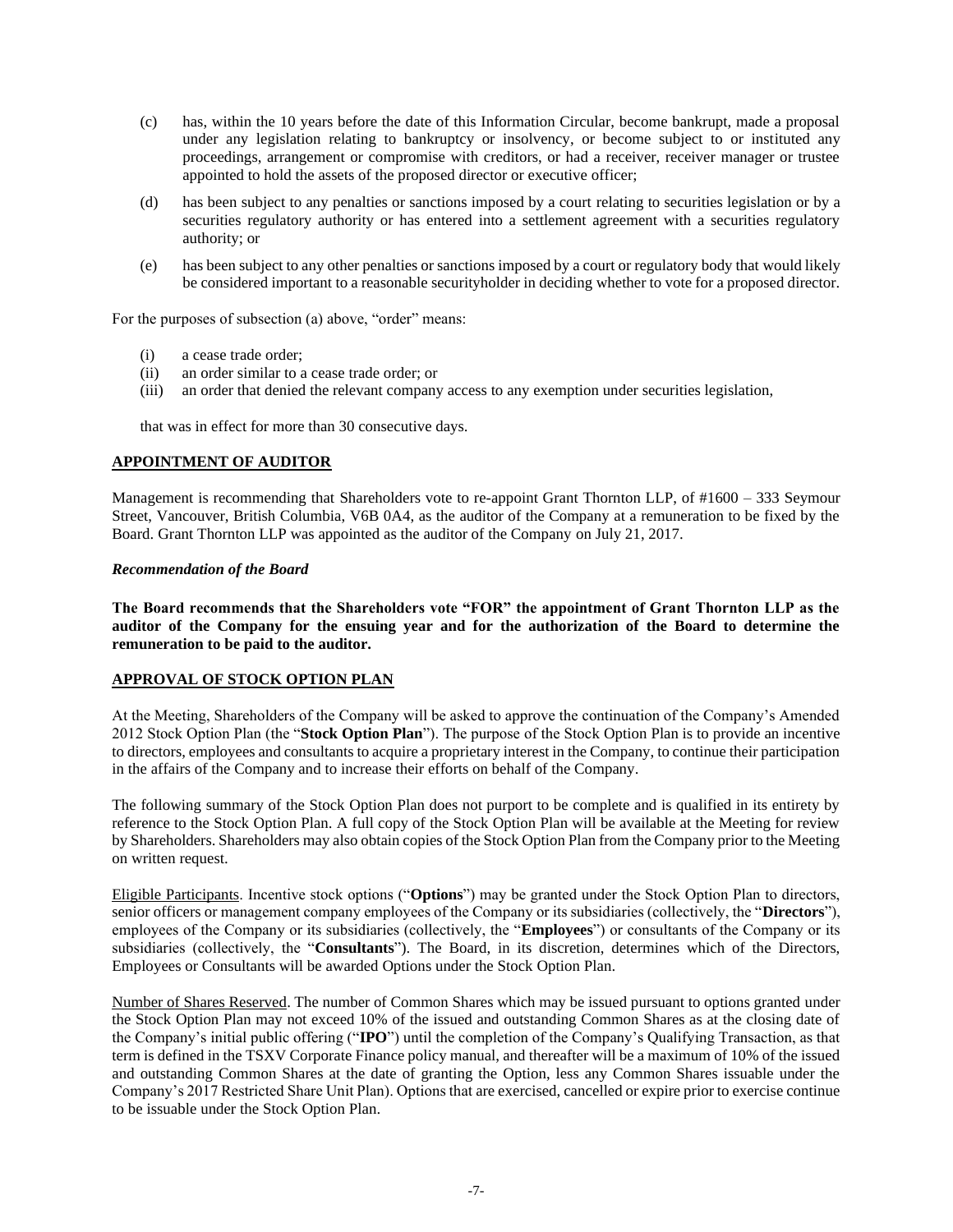No Option may be exercised before the completion of Company's Qualifying Transaction unless the Optionee agrees in writing to deposit the Shares acquired into escrow until the issuance of the Final TSXV Bulletin.

Term of Options. Subject to the termination and change of control provisions noted below, the term of any Options granted under the Stock Option Plan is determined by the Board and may not exceed five years from the date of grant.

Exercise Price. The exercise price of Options granted under the Stock Option Plan is determined by the Board, provided that it is not less than the greater of the Company's IPO price and the discounted market price, and after the completion of the Company's Qualifying Transaction not less that the discounted market price, as that term is defined in the TSXV Corporate Finance policy manual or such other minimum price as is permitted by the TSXV in accordance with the policies in effect at the time of the grant, or, if the Common Shares are no longer listed on the TSXV, then such other exchange or quotation system on which the Common Shares are listed or quoted for trading. The exercise price of Options granted to insiders may not be decreased without disinterested Shareholder approval at the time of the proposed amendment.

Vesting. All Options granted pursuant to the Stock Option Plan will be subject to such vesting requirements as may be prescribed by the TSXV, if applicable, or as may be imposed by the Board.

Termination. Any Options granted pursuant to the Stock Option Plan will terminate upon the earliest of:

- (i) such date as fixed by the Board, provided that the date is no more than one year from the date on which the holder ceases to be eligible to hold the Option (the "**Cessation Date**");
- (ii) the end of the term of the Option;
- (iii) If the Optionee received his or her option as Director, Employee or Consultant of the Company prior to Completion of the Qualifying Transaction and such Optionee ceases to be a Director, Employee or Consultant of the Company prior to Completion of the Qualifying Transaction, other than by reason of death, then the Expiry Date of the option will be 90 days after the date the Optionee ceases to be a Director, Employee or Consultant of the Company. If the Optionee received his or her option as Director, Employee or Consultant of the Company prior to Completion of the Qualifying Transaction and such Optionee ceases to be a Director of the Company concurrently with Completion of the Qualifying Transaction, other than by reason of death, then the Expiry Date of the option will be the later of: (a) 12 months after the Completion of the Qualifying Transaction; and (b) 90 days after the date the Optionee ceases to be a Director of the Company. If the Optionee received his or her option as Director of the Company on or after the Completion of the Qualifying Transaction and such Optionee ceases to be a Director of the Company, other than by reason of death, then the Expiry Date of the option will be 180 days after the date the Optionee ceases to be a Director of the Company.
- (iv) 180 days after the date of the Optionee ceasing to act as an employee engaged in investor relations activities, other than by reason of death; or
- (v) one year from the date of death, if the Cessation Date is as a result of death.

Disinterested Shareholder approval will be sought in respect of any material amendment to the Stock Option Plan.

Shareholders will be asked at the Meeting to approve, with or without variation, the following ordinary resolution:

# **"BE IT RESOLVED AS AN ORDINARY RESOLUTION THAT:**

1. subject to approval by the TSX Venture Exchange, the Amended 2012 Stock Option Plan (the "Stock Option Plan") of the Company be ratified, confirmed and approved, and that in connection therewith a maximum of 10% of the issued and outstanding Common Shares at the time of each grant, less any Common Shares issuable under the Company's restricted share unit plan, be approved for granting as options;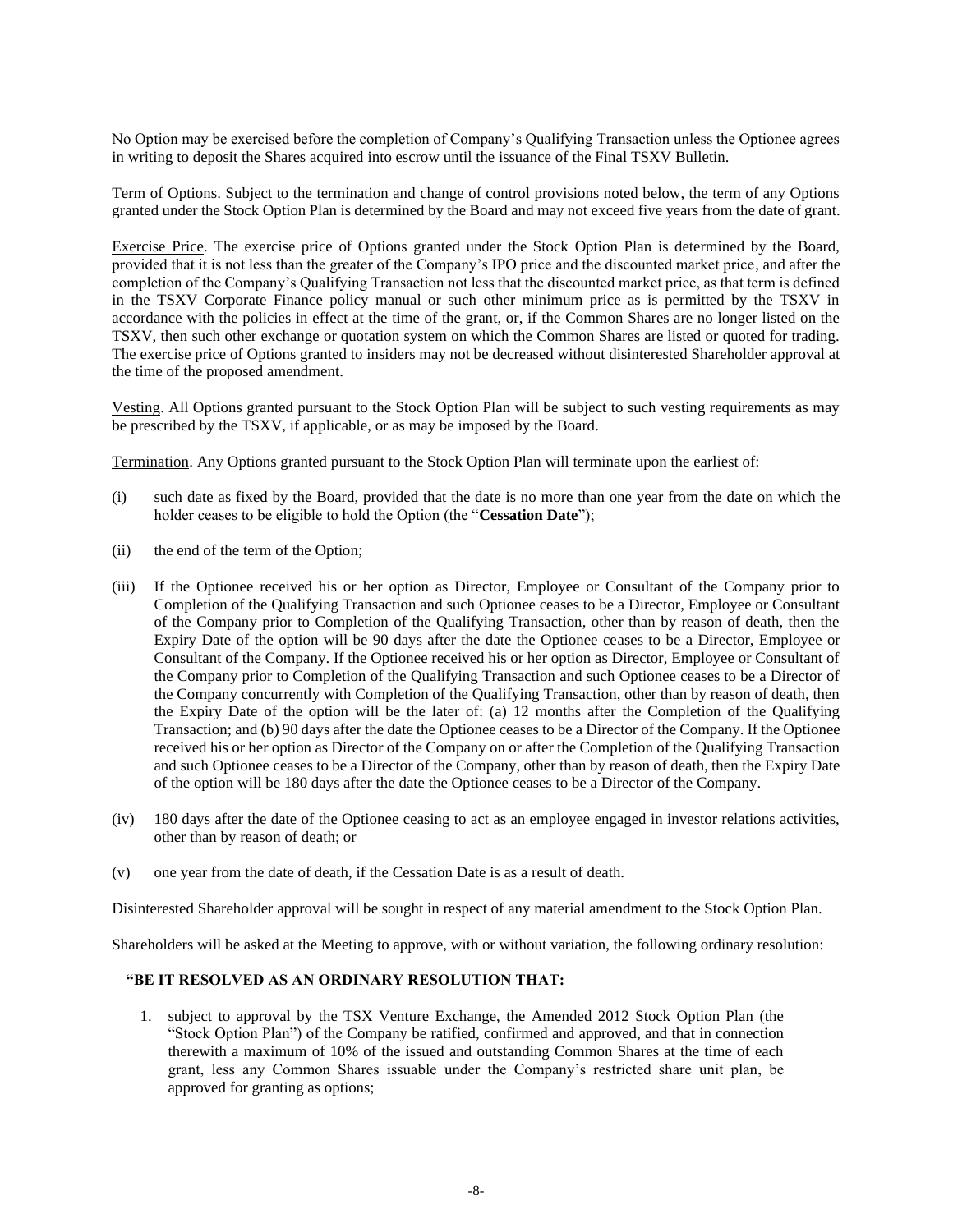- 2. the Board of the Company be authorized in its absolute discretion to administer the Stock Option Plan and amend or modify the Stock Option Plan, and to appoint an Administrator, all in accordance with its terms and conditions and with the policies of the TSX Venture Exchange; and
- 3. any one or more directors and/or officers of the Company be authorized and directed to do all acts and things and to execute and deliver all documents required, as in the opinion of such director or officer may be necessary or appropriate in order to give effect to this resolution.

If the Stock Option Plan is approved by Shareholders at the Meeting, all options granted following such approval will be subject to, and will vest in accordance with, the terms and conditions of the Stock Option Plan and the option agreements applicable thereto. All outstanding options granted under the Stock Option Plan will continue to be governed by, and will vest in accordance with, the terms and conditions of the Stock Option Plan and the option agreements pursuant to which such options were issued.

A copy of the Stock Option Plan is available at the records office of the Company at Suite 1200 – 750 West Pender Street, Vancouver, British Columbia, Canada, V6C 2T8, until the business day immediately preceding the date of the Meeting, and a copy will also be made available at the Meeting.

**The Board has determined that approval of the Stock Option Plan is in the best interests of the Company and unanimously recommends that the Shareholders vote in favour of the Stock Option Plan Resolution. In order to be approved, the Stock Option Plan Resolution must be passed by a simple majority of the votes cast by the Shareholders at the Meeting. Unless a Shareholder has specified in the enclosed form of proxy that the Common Shares represented by such proxy are to be voted against the Stock Option Plan Resolution, the persons named in the enclosed form of proxy will vote "FOR" the Stock Option Plan Resolution.**

# **OTHER BUSINESS**

As of the date of this Information Circular, management of the Company knows of no other matters to be acted upon at the Meeting. However, should any other matters properly come before the Meeting, the Common Shares represented by the Proxy solicited hereby will be voted on such matters in accordance with the best judgment of the persons voting the Common Shares represented by the Proxy.

# **STATEMENT OF EXECUTIVE COMPENSATION**

For the purposes of this Information Circular, a "**Named Executive Officer**" or "**NEO**" means each of the following individuals:

- (a) the chief executive officer of the Company ("**CEO**") during any part of the most recently completed financial year;
- (b) the chief financial officer of the Company ("**CFO**") during any part of the most recently completed financial year;
- (c) in respect of the Company and its subsidiaries, the most highly compensated executive officer other than the individuals identified in paragraphs (a) and (b) at the end of the most recently completed financial year whose total compensation was more than \$150,000 for that financial year; and
- (d) each individual who would be a named executive officer under paragraph (c) but for the fact that the individual was neither an executive officer of the Company, and was not acting in a similar capacity, at the end of that financial year.

As at the end of the Company's most recently completed financial year ended April 30, 2020, the Company had three (3) NEOs, whose name and positions held within the Company are set out in the summary compensation table below.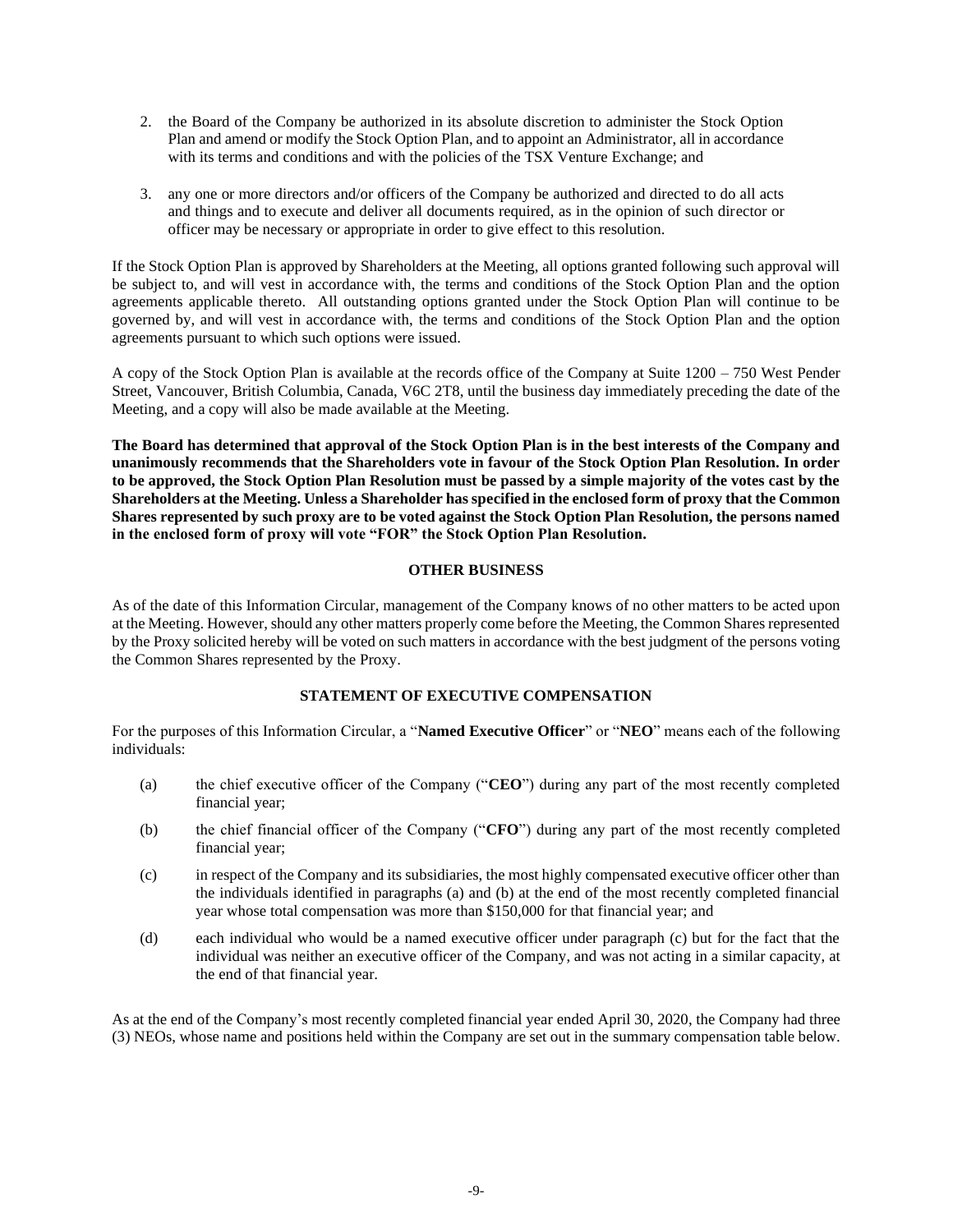# **Director and Named Executive Officer Compensation**

The following table is a summary of compensation (excluding compensation securities) paid, payable, awarded, granted, given, or otherwise provided, directly or indirectly, by the Company, or a subsidiary of the Company to each NEO and director for services provided and for services to be provided, directly or indirectly, to the Company or a subsidiary of the Company, for each of the Company's two most recently completed financial years.

|                                                                         | Table of compensation excluding compensation securities |                                                                              |                     |                                               |                                |                                                     |                                     |  |  |  |
|-------------------------------------------------------------------------|---------------------------------------------------------|------------------------------------------------------------------------------|---------------------|-----------------------------------------------|--------------------------------|-----------------------------------------------------|-------------------------------------|--|--|--|
| Name and<br>position                                                    | Year<br><b>Ended</b><br><b>April</b><br>30              | Salary,<br>consulting<br>fee, retainer<br><sub>or</sub><br>commission<br>\$) | <b>Bonus</b><br>\$) | <b>Committee</b><br>or meeting<br>fees $(\$)$ | Value of<br>perquisites<br>\$) | <b>Value of all</b><br>other<br>compensation<br>\$) | <b>Total</b><br>compensation<br>\$) |  |  |  |
| Ramon<br>$Perez^{(1)}$<br>Interim<br>CEO,<br>President<br>and Director  | 2020<br>2019                                            | 128,150<br>126,500                                                           | Nil<br>Nil          | Nil<br>Nil                                    | Nil<br>Nil                     | Nil<br>Nil                                          | 128,150<br>126,500                  |  |  |  |
| <b>Sam</b><br>Wong <sup>(2)</sup><br>CFO and<br>Corporate<br>Secretary  | 2020<br>2019                                            | 80,094<br>79,062                                                             | Nil<br>Nil          | Nil<br>Nil                                    | Nil<br>Nil                     | Nil<br>Nil                                          | 80,094<br>79,062                    |  |  |  |
| <b>Armando</b><br>Alexandri $^{(3)}$<br>COO                             | 2020<br>2019                                            | 56,065<br>93,557                                                             | Nil<br>Nil          | Nil<br>Nil                                    | Nil<br>Nil                     | Nil<br>Nil                                          | 56,065<br>93,557                    |  |  |  |
| <b>Manuel</b><br>$Gomez^{(4)}$<br>Director                              | 2020<br>2019                                            | Nil<br>Nil                                                                   | Nil<br>Nil          | Nil<br>Nil                                    | Nil<br>Nil                     | Nil<br>Nil                                          | Nil<br>Nil                          |  |  |  |
| <b>Javier</b><br>Montaño $(5)$<br>Director                              | 2020<br>2019                                            | Nil<br>Nil                                                                   | Nil<br>Nil          | Nil<br>Nil                                    | Nil<br>Nil                     | Nil<br>Nil                                          | Nil<br>Nil                          |  |  |  |
| <b>Matthew</b><br>$Roma^{(6)}$<br>Director                              | 2020                                                    | Nil                                                                          | Nil                 | Nil                                           | Nil                            | Nil                                                 | Nil                                 |  |  |  |
| <b>Curtis</b><br>$Turner^{(7)}$<br>Former CEO<br>and former<br>Director | 2020<br>2019                                            | 171,401<br>203,980                                                           | Nil<br>Nil          | Nil<br>Nil                                    | Nil<br>Nil                     | Nil<br>Nil                                          | 171,401<br>203,980                  |  |  |  |
| <b>Javier</b><br>$\text{Reyes}^{(8)}$<br>Former<br>Director             | 2020<br>2019                                            | Nil<br>Nil                                                                   | Nil<br>Nil          | Nil<br>Nil                                    | Nil<br>Nil                     | Nil<br>Nil                                          | Nil<br>Nil                          |  |  |  |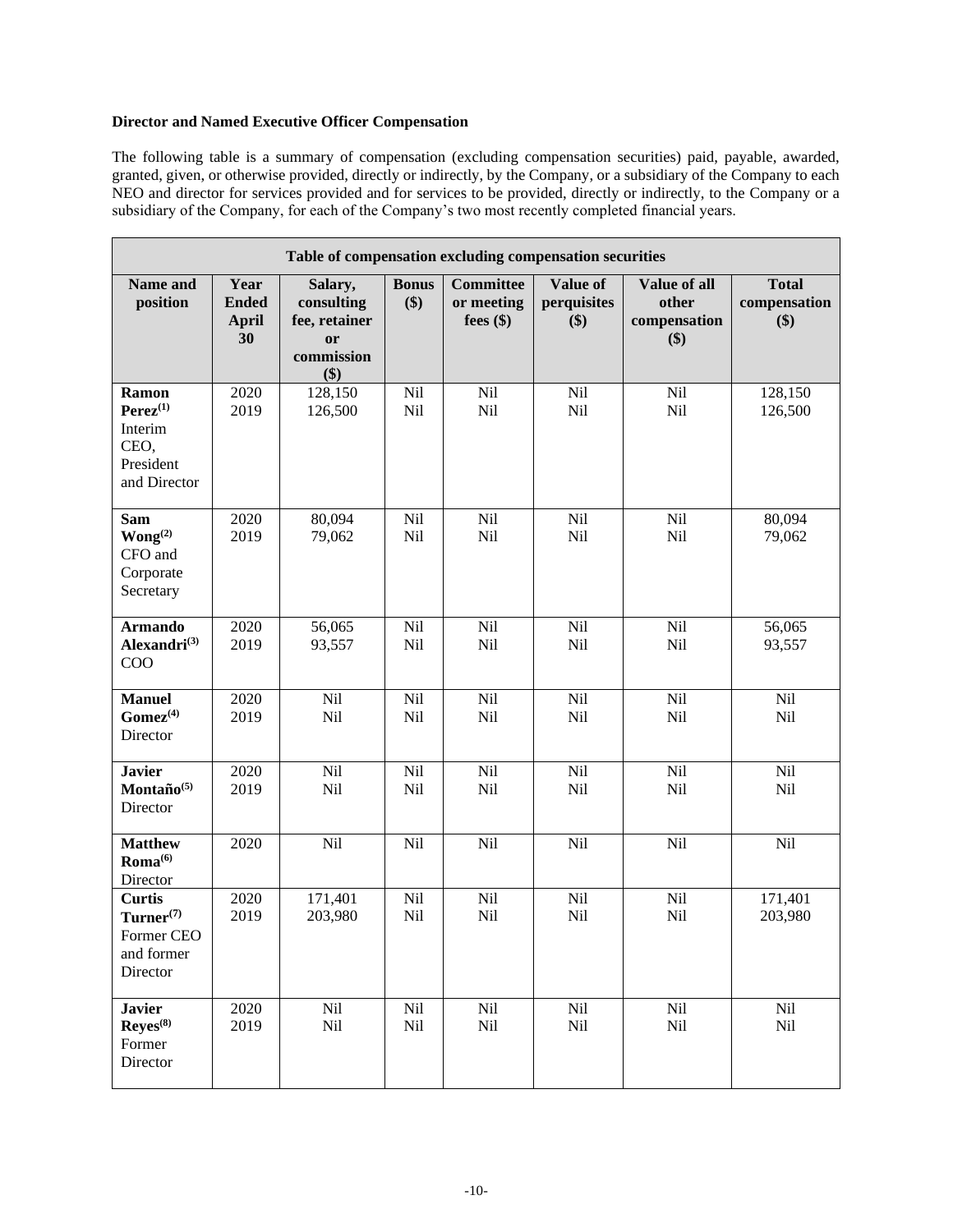| Table of compensation excluding compensation securities                   |                                     |                                                                              |                        |                                               |                                |                                              |                                     |
|---------------------------------------------------------------------------|-------------------------------------|------------------------------------------------------------------------------|------------------------|-----------------------------------------------|--------------------------------|----------------------------------------------|-------------------------------------|
| Name and<br>position                                                      | Year<br><b>Ended</b><br>April<br>30 | Salary,<br>consulting<br>fee, retainer<br><sub>or</sub><br>commission<br>\$) | <b>Bonus</b><br>\$)    | <b>Committee</b><br>or meeting<br>fees $(\$)$ | Value of<br>perquisites<br>\$) | Value of all<br>other<br>compensation<br>\$) | <b>Total</b><br>compensation<br>\$) |
| <b>Wayne</b><br>$Hubert^{(9)}$<br>Former<br>Director                      | 2020<br>2019                        | Nil<br>Nil                                                                   | N <sub>il</sub><br>Nil | N <sub>il</sub><br>Nil                        | N <sub>il</sub><br>Nil         | N <sub>il</sub><br>Nil                       | N <sub>il</sub><br>Nil              |
| <b>Mark</b><br>Backens <sup>(10)</sup><br>Chairman,<br>Former<br>Director | 2020<br>2019                        | Nil.<br>Nil                                                                  | Nil<br>N <sub>il</sub> | Nil<br>Nil                                    | Nil<br>N <sub>il</sub>         | Nil<br>N <sub>il</sub>                       | Nil<br>N <sub>il</sub>              |

*Notes:*

- 1. Ramon Perez was appointed the CFO, COO and a director of the Company on March 17, 2016. He resigned as the CFO and COO on September 12, 2016. Mr. Perez was appointed interim CEO of the Company on September 12, 2016 and resigned as the interim CEO on June 12, 2017. Mr. Perez was appointed as the President of the Company on June 12, 2017. Mr. Perez was paid \$128,150 (being the equivalent of US\$96,000 calculated using annual average of fiscal year ended April 30, 2020 of US\$1.00:CDN\$1.3349)
- 2. Sam Wong was appointed the CFO and the Corporate Secretary of the Company on September 12, 2016. Mr. Wong was paid \$80,094 (being the equivalent of US\$60,000 calculated using annual average of fiscal year ended April 30, 2020 of US\$1.00:CDN\$1.3349)
- 3. Armando Alexandri was appointed the COO of the Company on September 14, 2016. Mr. Alexandri was paid \$56,065 (being the equivalent of US\$42,000 calculated using annual average of fiscal year ended April 30, 2020 of US\$1.00:CDN\$1.3349).
- 4. Manuel Gomez was appointed a director of the Company on March 17, 2016.
- 5. Javier Montaño was appointed a director of the Company on September 12, 2016.
- 6. Matthew Roma was appointed a director of the Company on December 13, 2019.
- 7. Curtis Turner was appointed the CEO and a director of the Company on June 12, 2017. Mr. Turner resigned as the CEO and a director of the Company on July 10, 2020. Mr. Turner was paid \$171,401 (being the equivalent of US\$128,400 calculated using annual average of fiscal year ended April 30, 2020 of US\$1.00:CDN\$1.3349).
- 8. Javier Reyes was appointed a director of the Company on March 17, 2016, and resigned on June 15, 2020.
- 9. Wayne Hubert was appointed a director of the Company on September 7, 2017 and was not up for re-election on December 13, 2019.
- 10. Mark Backens was appointed a director of the Company on September 7, 2017 and was not up for re-election on December 13, 2019.

There was no compensation awarded to, earned by, paid to, or payable to, a NEO or director of the Company, in any capacity with respect to the Company, by another person or company for each of the Company's two most recently completed financial years.

### **Stock Options and Other Compensation Securities**

For the fiscal year ended April 30, 2020, there were no securities granted or issued to the directors and NEO of the Company or its subsidiaries.

The following table contains information on the total amount of compensation securities, and underlying securities, held by each NEO or director on the last day of the most recently completed financial year end.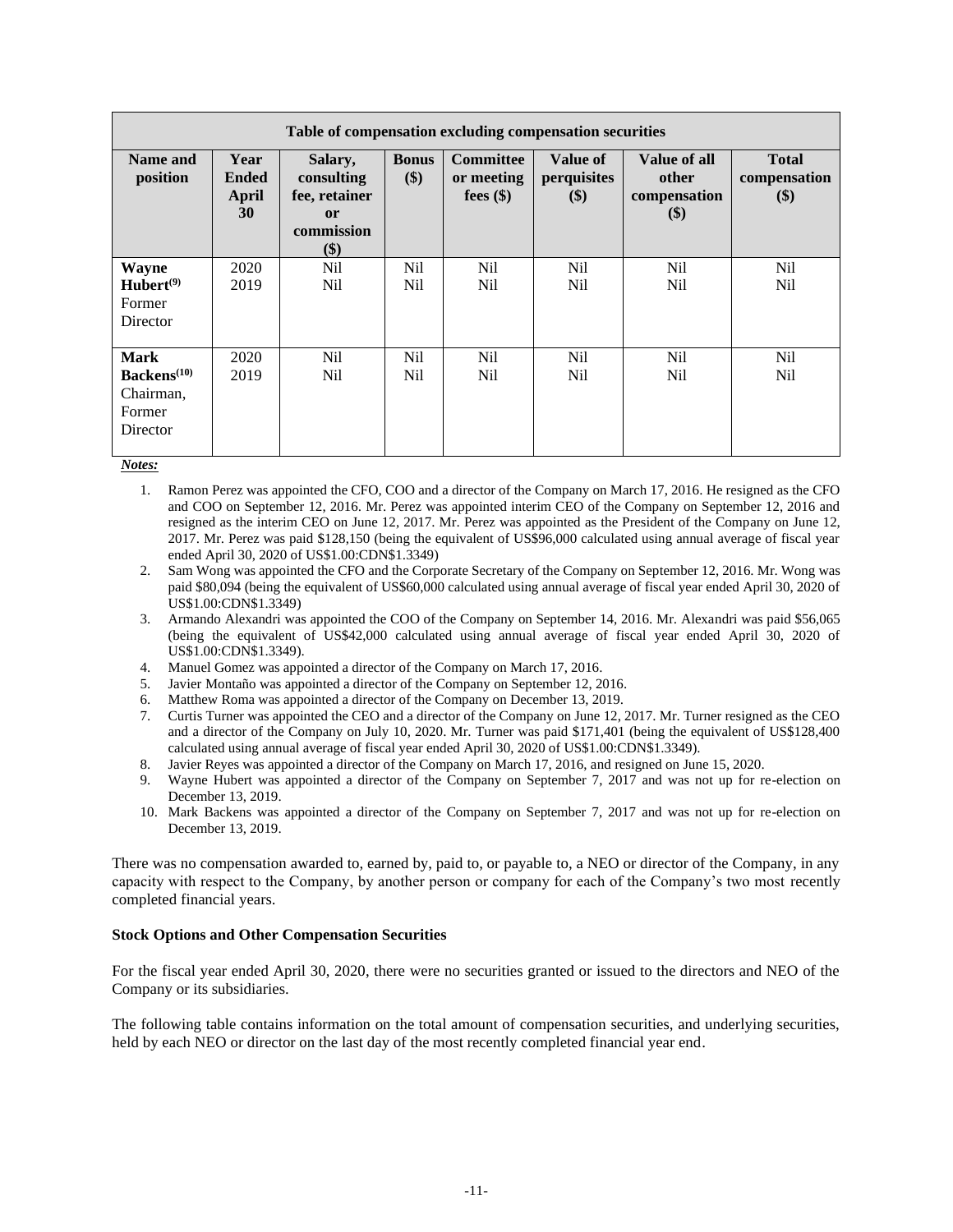|                                                                         | <b>Compensation Securities</b>                                       |                                                                                                                                |                                                |                                                     |                                                                                                   |                                                                                              |                                                |  |
|-------------------------------------------------------------------------|----------------------------------------------------------------------|--------------------------------------------------------------------------------------------------------------------------------|------------------------------------------------|-----------------------------------------------------|---------------------------------------------------------------------------------------------------|----------------------------------------------------------------------------------------------|------------------------------------------------|--|
| <b>Name and</b><br>position                                             | <b>Type of</b><br>compensatio<br>n security                          | <b>Number of</b><br>compensation<br>securities,<br>number of<br>underlying<br>securities and<br>percentage of<br>$class^{(1)}$ | Date of issue<br>or grant                      | Issue,<br>conversion<br>or exercise<br>price<br>\$) | <b>Closing</b><br>price of<br>security or<br>underlying<br>security on<br>date of<br>grant<br>\$) | <b>Closing</b><br>price of<br>security or<br>underlying<br>security at<br>year end<br>$(\$)$ | <b>Expiry Date</b>                             |  |
| Ramon<br>$Perez^{(1)}$<br>Interim<br>CEO,<br>President<br>and Director  | <b>Stock Options</b><br><b>Stock Options</b><br><b>Stock Options</b> | 250,000<br>900,000<br>166,667                                                                                                  | July 4, 2016<br>July 27, 2016<br>Mar 17, 2016  | \$0.45<br>\$0.90<br>\$0.15                          | \$0.615<br>\$1.02<br>\$0.15                                                                       | \$0.10<br>\$0.10<br>\$0.10                                                                   | July 4, 2021<br>July 27, 2021<br>Mar 17, 2021  |  |
| <b>Sam</b><br>Wong <sup>(2)</sup><br>CFO and<br>Corporate<br>Secretary  | <b>Stock Options</b>                                                 | 100,000                                                                                                                        | Oct 31, 2016                                   | \$0.90                                              | \$0.99                                                                                            | \$0.10                                                                                       | Oct 31, 2021                                   |  |
| <b>Manuel</b><br>$G \text{omez}^{(3)}$<br>Director                      | <b>Stock Options</b><br><b>Stock Options</b>                         | 83,333<br>166,666                                                                                                              | July 4, 2016<br>Mar 17, 2016                   | \$0.45<br>\$0.15                                    | \$0.615<br>\$0.15                                                                                 | \$0.10<br>\$0.10                                                                             | July 4, 2021<br>Mar 17, 2021                   |  |
| <b>Javier</b><br>Montaño <sup>(4)</sup><br>Director                     | <b>Stock Options</b><br><b>Stock Options</b><br><b>Stock Options</b> | 266,666<br>66,666<br>33,333                                                                                                    | July 27, 2016<br>July 28, 2016<br>Mar 17, 2016 | \$0.90<br>\$0.90<br>\$0.15                          | \$1.02<br>\$1.02<br>\$0.15                                                                        | \$0.10<br>\$0.10<br>\$0.10                                                                   | July 27, 2021<br>July 28, 2021<br>Mar 17, 2021 |  |
| <b>Matthew</b><br>$Roma^{(5)}$<br>Director                              | N/A                                                                  | N/A                                                                                                                            | N/A                                            | N/A                                                 | N/A                                                                                               | N/A                                                                                          | N/A                                            |  |
| <b>Curtis</b><br>$Turner^{(6)}$<br>Former CEO<br>and former<br>Director | <b>Stock Options</b>                                                 | 750,000                                                                                                                        | Mar 27, 2018                                   | \$0.68                                              | \$0.61                                                                                            | \$0.10                                                                                       | Mar 27, 2023                                   |  |
| <b>Javier</b><br>$\mathbf{Reyes}^{(7)}$<br>Former<br>Director           | <b>Stock Options</b><br><b>Stock Options</b><br><b>Stock Options</b> | 250,000<br>900,000<br>166,667                                                                                                  | July 4, 2016<br>July 27, 2016<br>Mar 17, 2016  | \$0.45<br>\$0.90<br>\$0.15                          | \$0.615<br>\$1.02<br>\$0.15                                                                       | \$0.10<br>\$0.10<br>\$0.10                                                                   | July 4, 2021<br>July 27, 2021<br>Mar 17, 2021  |  |
| Wayne<br>Hubert<br>Former<br>$Directorymathbb{C}^{8}$                   | $\rm N/A$                                                            | $\rm N/A$                                                                                                                      | $\rm N/A$                                      | N/A                                                 | N/A                                                                                               | $\rm N/A$                                                                                    | $\rm N/A$                                      |  |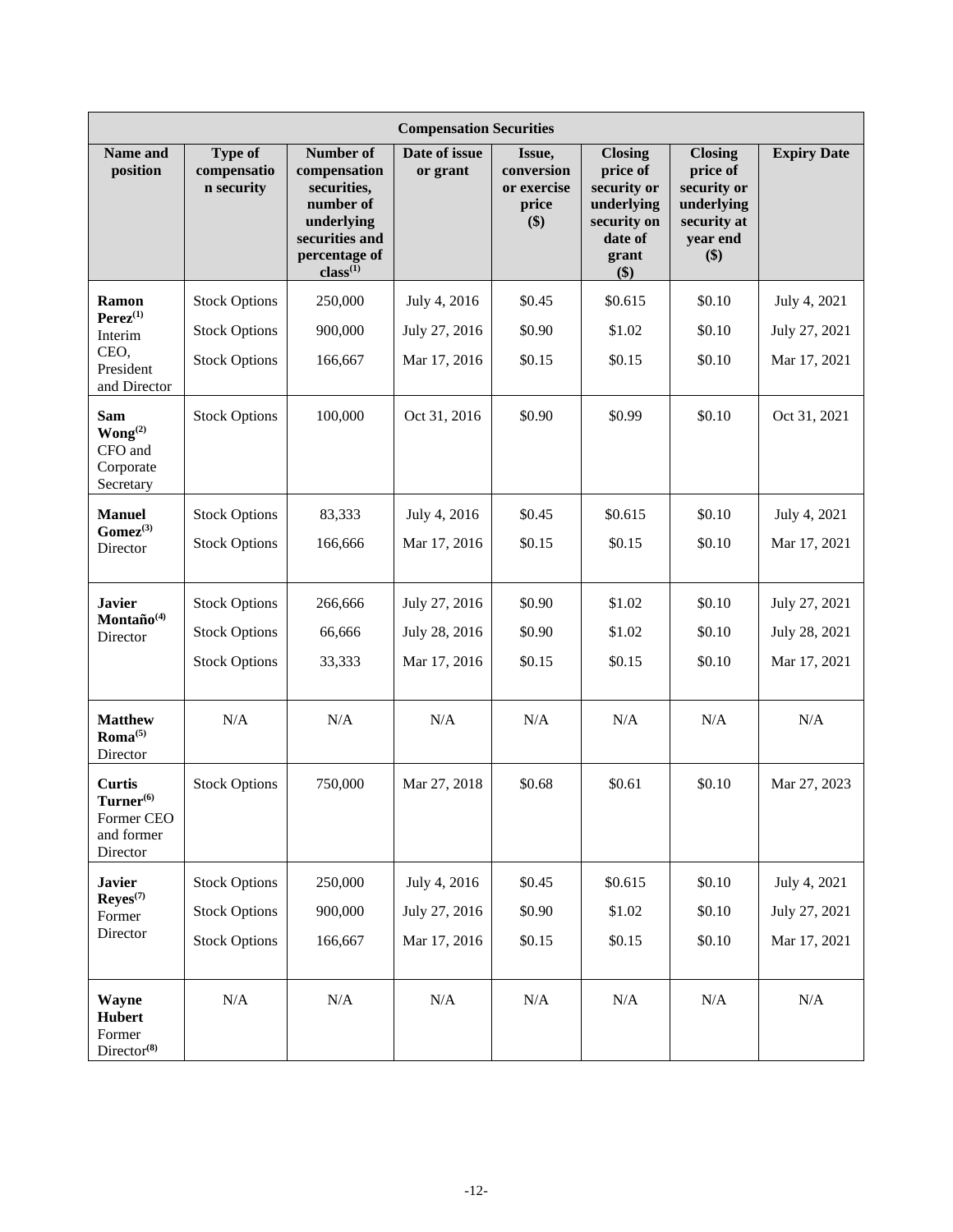|                                                                                    | <b>Compensation Securities</b>              |                                                                                                                                |                           |                                                     |                                                                                                   |                                                                                              |                    |  |
|------------------------------------------------------------------------------------|---------------------------------------------|--------------------------------------------------------------------------------------------------------------------------------|---------------------------|-----------------------------------------------------|---------------------------------------------------------------------------------------------------|----------------------------------------------------------------------------------------------|--------------------|--|
| Name and<br>position                                                               | <b>Type of</b><br>compensatio<br>n security | <b>Number of</b><br>compensation<br>securities,<br>number of<br>underlying<br>securities and<br>percentage of<br>$class^{(1)}$ | Date of issue<br>or grant | Issue,<br>conversion<br>or exercise<br>price<br>\$) | <b>Closing</b><br>price of<br>security or<br>underlying<br>security on<br>date of<br>grant<br>\$) | <b>Closing</b><br>price of<br>security or<br>underlying<br>security at<br>year end<br>$(\$)$ | <b>Expiry Date</b> |  |
| <b>Mark</b><br><b>Backens</b><br>Chairman,<br>Former<br>$Directorymathbb{C}^{(8)}$ | N/A                                         | N/A                                                                                                                            | N/A                       | N/A                                                 | N/A                                                                                               | N/A                                                                                          | N/A                |  |

*Notes:*

1. The aggregate total of stock options to purchase Common Shares held by Mr. Perez as of April 30, 2020 is 1,316,667.

2. The aggregate total of stock options to purchase Common Shares held by Mr. Wong as of April 30, 2020 is 100,000.

3. The aggregate total of stock options to purchase Common Shares held by Mr. Gomez as of April 30, 2020 is 249,999.

4. The aggregate total of stock options to purchase Common Shares held by Mr. Montaño as of April 30, 2020 is 366,665.

5. The aggregate total of stock options to purchase Common Shares held by Mr. Roma as of April 30, 2020 is 0.

6. The aggregate total of stock options to purchase Common Shares held by Mr. Turner as of April 30, 2020 is 750,000. Mr. Turner resigned as the CEO and a director of the Company on July 10, 2020.

7. The aggregate total of stock options to purchase Common Shares held by Mr. Reyes as of April 30, 2020 is 1,316,667. Mr. Reyes resigned as a director on June 15, 2020.

8. Mr. Hubert and Mr. Backens were not up for re-election at the last annual general meeting of the Shareholders held on November 6, 2019.

No director or NEO exercised any compensation securities during the most recently completed financial year.

### **Stock Options and Other Incentive Plans**

### *Stock Option Plan*

The Company's Amended 2012 Stock Option Plan (the "**Stock Option Plan**") was previously approved by shareholders at the Company's annual general meeting held on December 13, 2019. It will be placed before the Company's next annual general meeting for shareholder approval. The purpose of the Stock Option Plan is to provide an incentive to directors, employees and consultants to acquire a proprietary interest in the Company, to continue their participation in the affairs of the Company and to increase their efforts on behalf of the Company.

The following summary of the Stock Option Plan does not purport to be complete and is qualified in its entirety by reference to the Stock Option Plan. A full copy of the Stock Option Plan will be available at the Company's records office for review by shareholders.

Eligible Participants. Incentive stock options ("**Options**") may be granted under the Stock Option Plan to directors, senior officers or management company employees of the Company or its subsidiaries (collectively, the "**Directors**"), employees of the Company or its subsidiaries (collectively, the "**Employees**") or consultants of the Company or its subsidiaries (collectively, the "**Consultants**"). The Board, in its discretion, determines which of the Directors, Employees or Consultants will be awarded Options under the Stock Option Plan.

Number of Shares Reserved. The number of common shares which may be issued pursuant to options granted under the Stock Option Plan may not exceed 10% of the issued and outstanding common shares as at the closing date of the Company's initial public offering ("**IPO**") until the completion of the Company's Qualifying Transaction, as that term is defined in the TSXV Corporate Finance policy manual, and thereafter will be a maximum of 10% of the issued and outstanding common shares at the date of granting the Option, less any common shares issuable under the Company's 2017 Restricted Share Unit Plan). Options that are exercised, cancelled or expire prior to exercise continue to be issuable under the Stock Option Plan.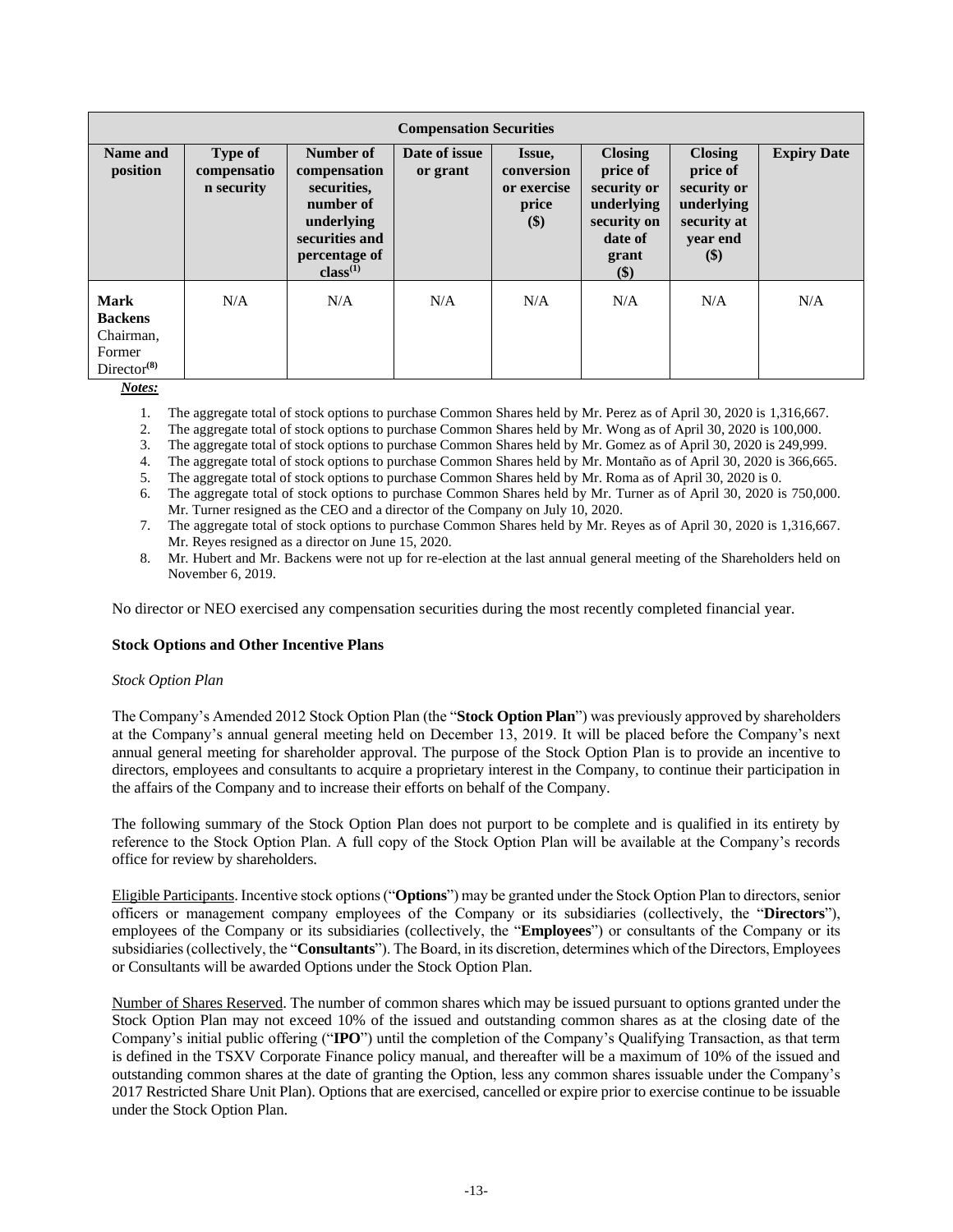Term of Options. Subject to the termination and change of control provisions noted below, the term of any Options granted under the Stock Option Plan is determined by the Board and may not exceed five years from the date of grant.

Exercise Price. The exercise price of Options granted under the Stock Option Plan is determined by the Board, provided that it is not less than the greater of the Company's IPO price and the discounted market price, and after the completion of the Company's Qualifying Transaction not less that the discounted market price, as that term is defined in the TSXV Corporate Finance policy manual or such other minimum price as is permitted by the TSXV in accordance with the policies in effect at the time of the grant, or, if the common shares are no longer listed on the TSXV, then such other exchange or quotation system on which the common shares are listed or quoted for trading. The exercise price of Options granted to insiders may not be decreased without disinterested shareholder approval at the time of the proposed amendment.

Vesting. All Options granted pursuant to the Stock Option Plan will be subject to such vesting requirements as may be prescribed by the TSXV, if applicable, or as may be imposed by the Board.

Termination. Any Options granted pursuant to the Stock Option Plan will terminate upon the earliest of:

- (i) such date as fixed by the Board, provided that the date is no more than one year from the date on which the holder ceases to be eligible to hold the Option (the "**Cessation Date**");
- (ii) the end of the term of the Option;
- (iii) If the Optionee received his or her option as Director, Employee or Consultant of the Company prior to Completion of the Qualifying Transaction and such Optionee ceases to be a Director, Employee or Consultant of the Company prior to Completion of the Qualifying Transaction, other than by reason of death, then the Expiry Date of the option will be 90 days after the date the Optionee ceases to be a Director, Employee or Consultant of the Company. If the Optionee received his or her option as Director, Employee or Consultant of the Company prior to Completion of the Qualifying Transaction and such Optionee ceases to be a Director of the Company concurrently with Completion of the Qualifying Transaction, other than by reason of death, then the Expiry Date of the option will be the later of: (a) 12 months after the Completion of the Qualifying Transaction; and (b) 90 days after the date the Optionee ceases to be a Director of the Company. If the Optionee received his or her option as Director of the Company on or after the Completion of the Qualifying Transaction and such Optionee ceases to be a Director of the Company, other than by reason of death, then the Expiry Date of the option will be 180 days after the date the Optionee ceases to be a Director of the Company.
- (iv) 180 days after the date of the Optionee ceasing to act as an employee engaged in investor relations activities, other than by reason of death; or
- (v) one year from the date of death, if the Cessation Date is as a result of death.

Disinterested shareholder approval will be sought in respect of any material amendment to the Stock Option Plan.

### *Restricted Share Unit Plan*

The Company's Amended 2017 restricted share unit plan (the "**RSU Plan**") reserves an aggregate of 3,381,677 common shares issuable pursuant to restricted share units ("**RSUs**") to be awarded under the RSU Plan, which was approved by the shareholders on December 13, 2019.

The RSU Plan provides that the number of common shares that may be issued under such plan, together with common shares issuable upon exercise of stock options issued under the Company's stock option plan (as described above under "Approval of Stock Option Plan" in this information circular) may not exceed 10% of the issued and outstanding common shares, on a non-diluted basis, at any time.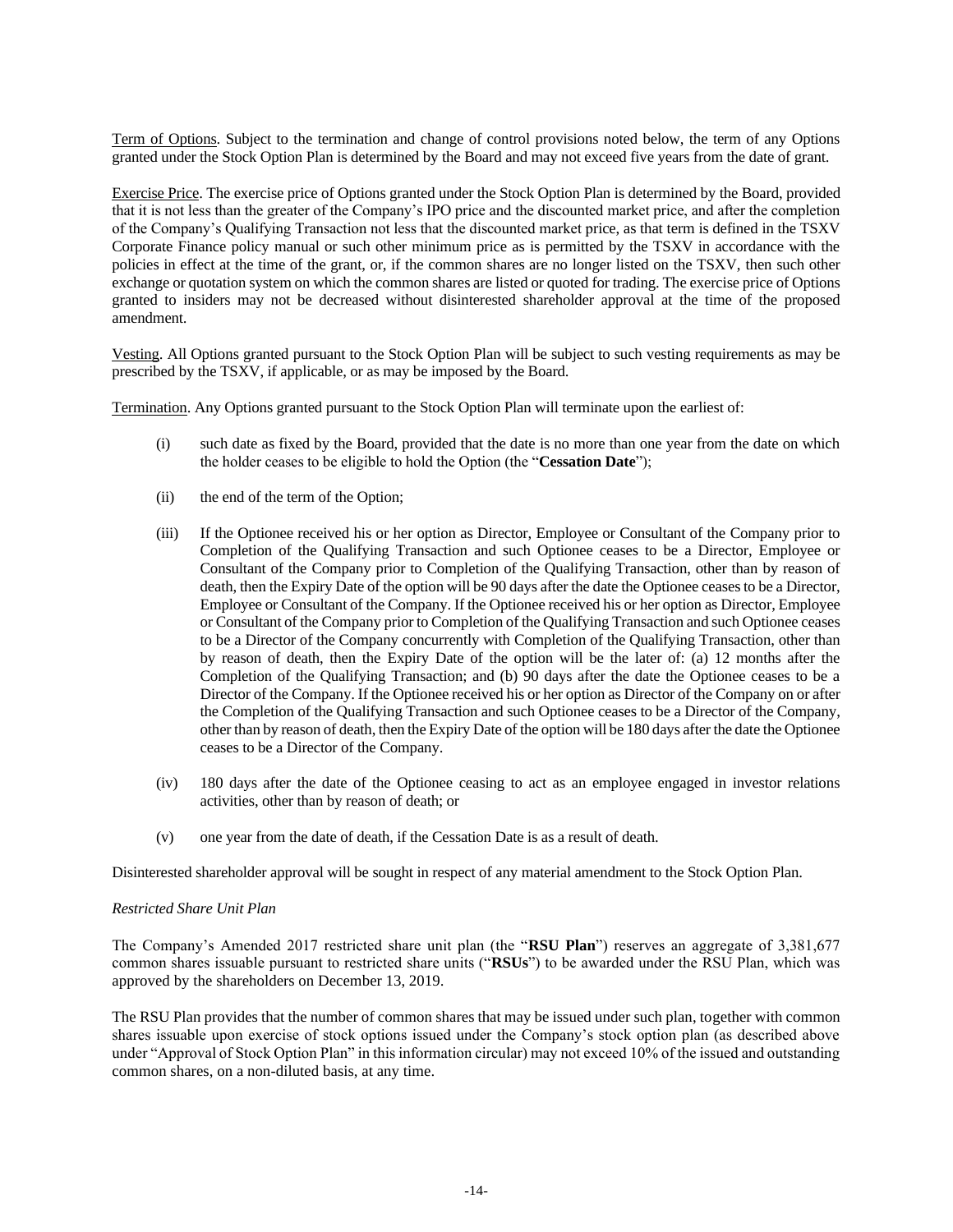As at the date hereof, there are 12,747,679 common shares reserved for issuance under security based compensation arrangements (representing 10% of the issued and outstanding common shares). There are 3,015,000 common shares issuable upon the redemption of RSUs previously issued and currently outstanding under the RSU Plan and 366,677 common shares available for issuance pursuant to future grants of RSUs under the RSU Plan.

The maximum number of common shares to be available for issuance from treasury under the RSU Plan will not exceed 3,381,677 common shares, which together with common shares issuable upon exercise of stock options issued under the Company's Stock Option Plan may not exceed 10% of the issued and outstanding common shares, on a nondiluted basis, at any time.

## Summary of the RSU Plan

Set out below is a summary of the RSU Plan. This summary is qualified in its entirety by the full text of the RSU Plan, a copy of which is available for review at the records office of the Company.

# Eligible Participants

Directors, officers, employees and eligible consultants of the Company are eligible to participate in the RSU Plan (the "**Participants**"). In accordance with the terms of the RSU Plan, the Board will approve those Participants who are entitled to receive RSUs and the number of RSUs to be awarded to each Participant. The RSU Plan shall be administered by the Board or, if the Board determines in accordance with Section 2.3 of the RSU Plan, a committee of the Board (the "**Committee**") authorized to administer the RSU Plan.

# Vesting

Each award of RSUs under the RSU Plan to a Participant (a "**RSU Award**") will entitle the Participant, subject to the Participant's satisfaction of any conditions, restrictions, vesting period or limitations imposed under the RSU Plan or set out a RSU grant letter, to receive one previously unissued Common Share for each RSU on the date when the RSU Award is fully vested. Except as otherwise provided in a RSU grant letter or any other provision of the RSU Plan, the vesting period of the RSUs granted pursuant to Section 3.4 of the RSU Plan will be determined by the Board and may not exceed three years following the Grant Date.

# Maximum Number to be Granted

The RSU Plan includes the following restrictions on issuances:

- (a) The number of common shares issuable from treasury to any one Participant under the RSU Plan shall not exceed 3% of the total number of common shares issued and outstanding from time to time, and, together with any common shares issuable pursuant to all other Security-Based Compensation Arrangements (as defined in the RSU Plan) of the Company shall not exceed 10% of the issued and outstanding common shares from time to time;
- (b) The number of common shares issuable from treasury to insiders under the RSU Plan, together with any common shares issuable pursuant to all other Security Based Compensation Arrangements of the Company, within any one-year period, shall not exceed 10% of the issued and outstanding common shares; and
- (c) The maximum number of common shares issuable to any one individual, at any time, pursuant to the RSU Plan and any other Security Based Compensation Arrangements of the Company, is 1% of the total number of common shares then outstanding and in the aggregate, 2% of the total number of common shares in any 12-month period.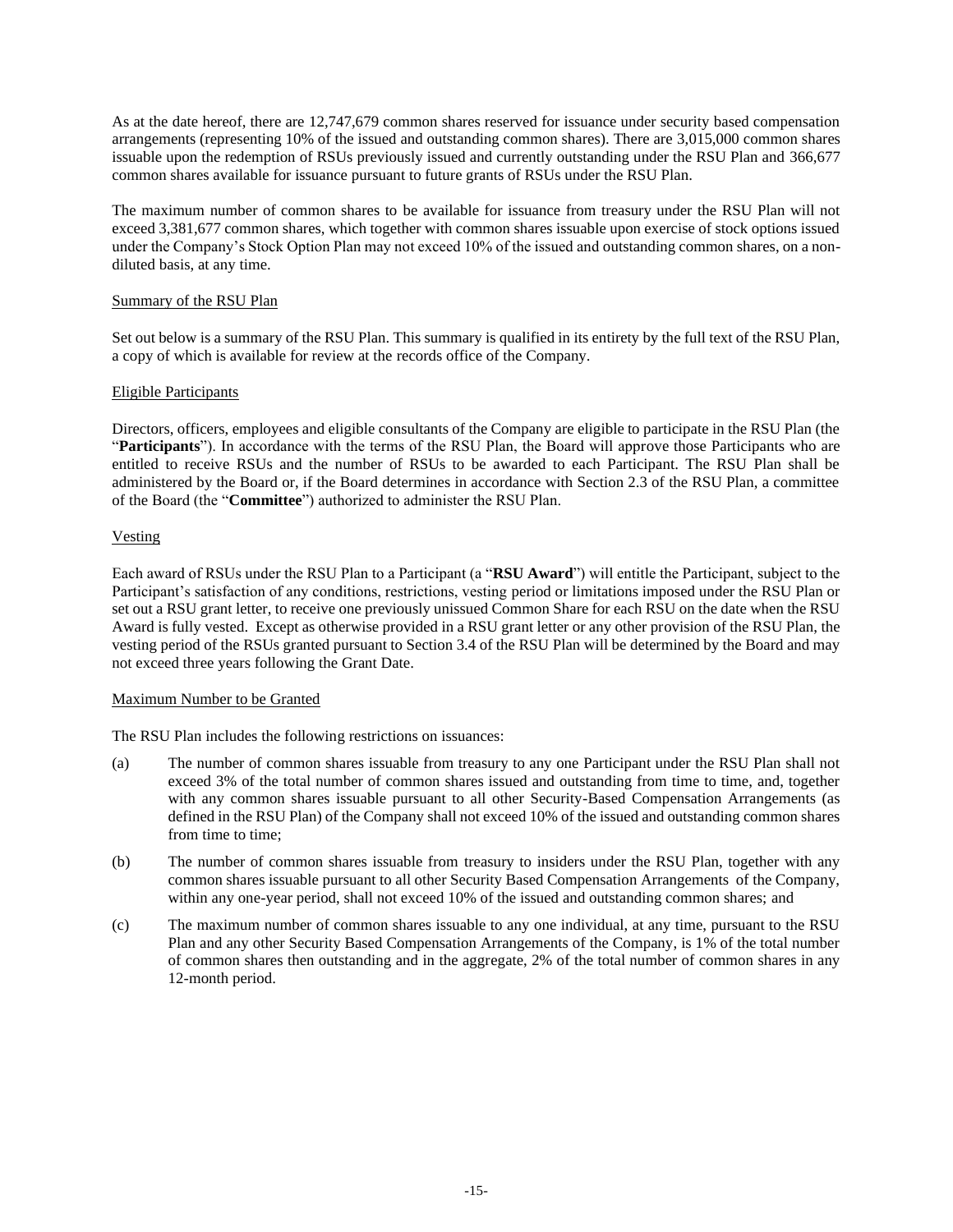### Cessation of Entitlement

Subject to the foregoing, in the event of:

- (a) the death of a Participant, all unvested RSUs credited to the Participant will vest on the date of the Participant's death. The common shares underlying the RSUs credited to the Participant's account shall be issued to the Participant's estate as soon as practicable thereafter;
- (b) the total disability of a Participant, all unvested RSUs credited to the Participant will vest within 60 days following the date on which the Participant is determined to be totally disabled, and the common shares underlying such RSUs credited to the Participant's account shall be issued to the Participant as soon as practicable thereafter;
- (c) the termination without cause of a Participant, all unvested RSUs credited to the Participant will be cancelled on the date of termination;
- (d) the termination of the employment or services of the Participant, prior to the Participant's Entitlement Date, for any reason other than death, disability, retirement or termination without cause, then, except as provided for in the RSU grant letter or as determined by the Committee, all RSUs will be forfeited by the Participant, and be of no further force and effect, as of the date of Termination; and
- (e) a Change of Control, all RSUs outstanding shall immediately vest on the date of such Change of Control notwithstanding any stated vesting period. In any event, upon a Change of Control, Participants shall not be treated any more favourably than shareholders of the Company with respect to the consideration that the Participants would be entitled to receive for the common shares underlying the RSUs.

# Transferability

RSUs are not assignable or transferable other than by operation of law, except, if and on such terms as the Company may permit, to a spouse or minor children or grandchildren or a personal holding company or family trust controlled by a participant, the sole shareholders or beneficiaries of which, as the case may be, are any combination of the Participant, the Participant's spouse, minor children or minor grandchildren, and after the Participant's lifetime shall enure to the benefit of and be binding upon the Participant's designated beneficiary.

### Amendments to the RSU Plan

The Board or the Committee, as the case may be, may discontinue the RSU Plan at any time without first obtaining shareholder approval, provided that, without the consent of a Participant, such discontinuance may not in any manner adversely affect the Participant's rights under any RSU granted under the RSU Plan.

- (a) The Board or the Committee may, subject to receipt of requisite regulatory and shareholder approval, make the following amendments to the RSU Plan:
	- (i) increase the number of RSUs which may be issued pursuant to the RSU Plan;
	- (ii) change the definition of "Participant" under the RSU Plan which would have the potential of narrowing, broadening or increasing insider participation;
	- (iii) reduce the range of amendments requiring shareholder approval contemplated in Section 5.3 of the RSU Plan;
	- (iv) make amendments that may lead to significant or unreasonable dilution to the Company's outstanding securities, or that may provide additional benefits to Participants at the expense of the Company or its shareholders;
	- (v) change insider participation limits which would result in shareholder approval being required on a disinterested basis; or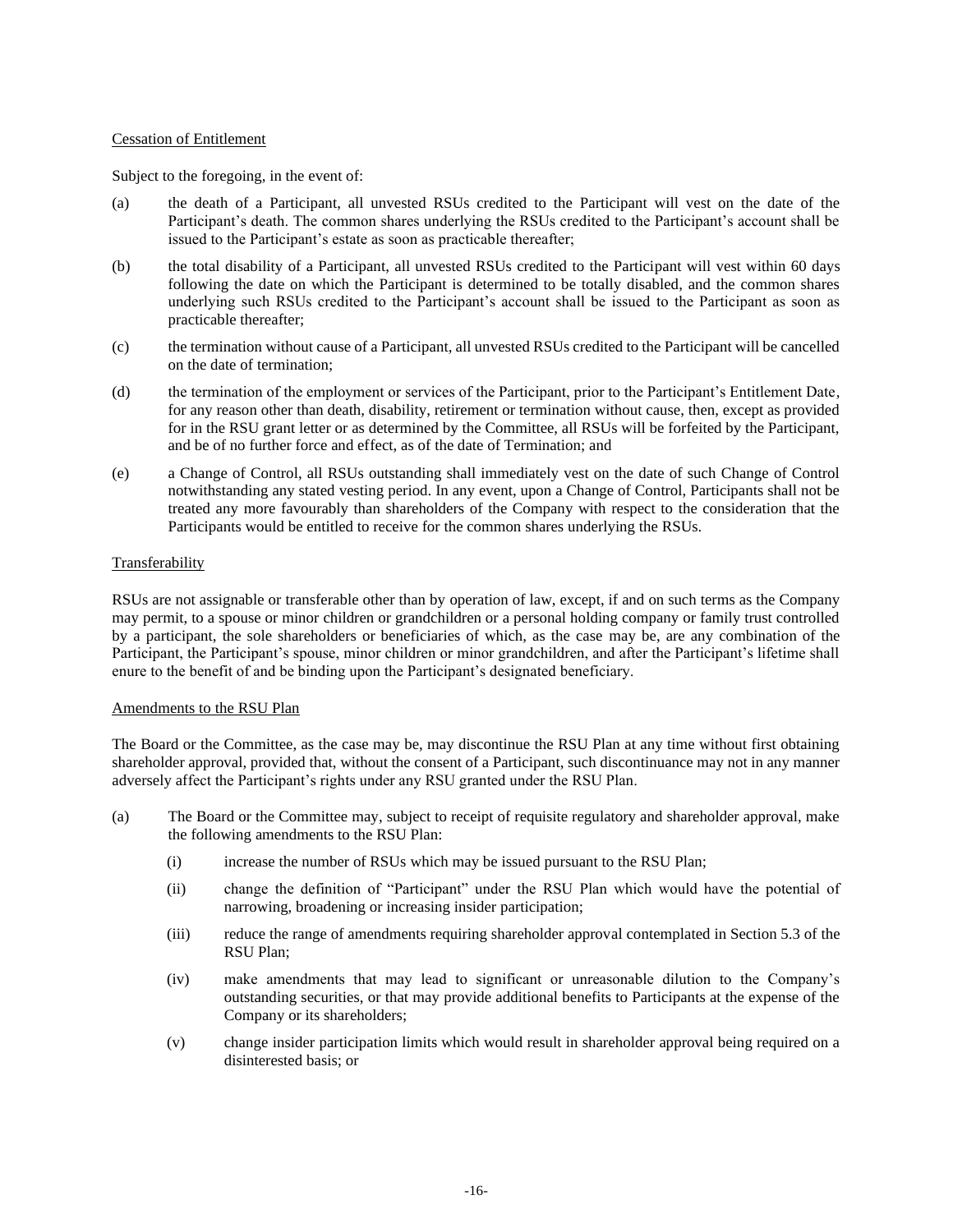- (vi) make amendments to Section 5.4 of the RSU Plan that would permit RSUs, or any other right or interest of a Participant under the RSU Plan, to be assigned or transferred, other than for normal estate settlement purposes.
- (b) The Board or the Committee may, subject to receipt of requisite regulatory approval (where required), but not subject to shareholder approval, in its sole discretion make all other amendments to the RSU Plan that are not of the type contemplated above, including, without limitation:
	- (i) amendments of a housekeeping nature;
	- (ii) the addition or a change to the vesting provisions of a RSU or the RSU Plan;
	- (iii) a change to the termination provisions of a RSU or the RSU Plan;
	- (iv) amendments to reflect changes to applicable securities laws; and
	- (v) amendments to ensure that the RSUs granted under the RSU Plan will comply with any provisions respecting income tax and other laws in force in any country or jurisdiction of which a Participant to whom a RSU has been granted may from time to time be a resident, citizen or otherwise subject to tax therein.

### **Employment, Consulting and Management Agreements**

The Company has consulting agreements in place with each of the President, CEO and CFO under which compensation was provided during the most recently completed financial year or is payable in respect of services provided to the Company or its subsidiaries that were performed by that executive officer. The following table provides information on the provisions of each consulting agreement with respect to change of control, severance, termination or constructive dismissal.

| Event                      | <b>President</b>  | CEO               | CFO               |
|----------------------------|-------------------|-------------------|-------------------|
| <b>Resignation</b>         | <i>Snil</i>       | \$nil             |                   |
| <b>Termination without</b> | 2 years of annual | \$nil             | 2 years of annual |
| cause                      | compensation      |                   | compensation      |
| <b>Change of Control</b>   | 2 years of annual | 2 years of annual | 2 years of annual |
|                            | compensation      | compensation      | compensation      |

For purposes of the termination payment, a "Change of Control" means (i) when any person or corporation acquires the beneficial ownership, of, or control or direction over, directly, or indirectly, securities of the Company representing fifty percent (50%) or more of the combined voting total of the Company's outstanding securities; or (ii) the occurrence of a transaction requiring shareholder approval involving the acquisition of the Company by an entity through the purchase of assets, by amalgamation, merger, statutory arrangement, reverse takeover or any other form of restructuring transaction.

Termination of the President, the CFO and the CEO following a Change of Control will occur or will be deemed to occur if, within the twelve (12) month period immediately following a Change of Control, any of the following occur, without the President's, CFO's or CEO's written consent, which event is not rectified by the Company within thirty (30) days of the occurrence:

- (a) the officer's agreement with the Company is terminated by the Company without cause;
- (b) an adverse change by the Company in the officer's position, duties, responsibilities, title or office from those which were in effect immediately prior to the Change of Control, including the officer no longer holding the office of President, CFO's or CEO (as applicable), of the ultimate parent company following the Change of Control;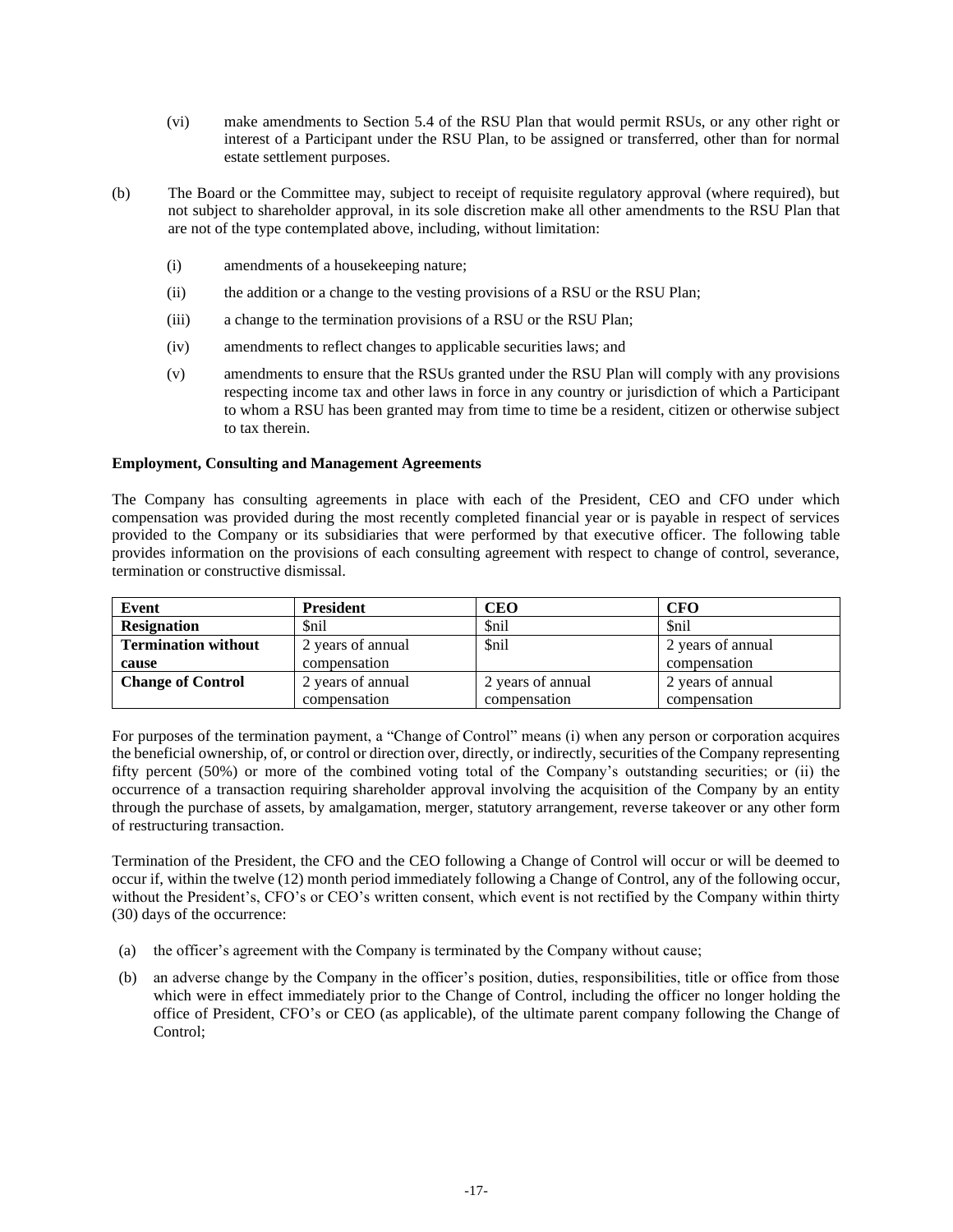- (c) the good faith determination by the officer that, as a result of the Change in Control or any action or event thereafter, the officer's status or responsibility within the Company has been diminished or that the officer is effectively being prevented from carrying out his duties and responsibilities as they existed immediately prior to the Change of Control;
- (d) a decrease in the officer's base compensation or a material decrease in the officer's incentive bonus, benefits, stock based compensation, vacation or other compensation.

Other than disclosed herein, the Company does not have agreements or arrangements under which compensation was provided during the most recently completed financial year or is payable in respect of services provided to the Company or any of its subsidiaries that were performed by any other party but are services typically provided by a director or a NEO.

# **Oversight and Description of Director and Named Executive Officer Compensation**

The objective of the Company's compensation program is to compensate the executive officers for their services to the Company at a level that is both in line with the Company's fiscal resources and competitive with companies at a similar stage of development.

The Company compensates its executive officers based on their skill and experience levels and the existing stage of development of the Company. Executive officers are rewarded on the basis of the skill and level of responsibility involved in their position, the individual's experience and qualifications, the Company's resources, industry practice, and regulatory guidelines regarding executive compensation levels.

The Board has implemented three levels of compensation to align the interests of the executive officers with those of the shareholders. First, executive officers may be paid a monthly consulting fee or salary. Second, the Board may award executive officers long-term incentives in the form of stock options. Finally, and only in special circumstances, the Board may award cash or share bonuses for exceptional performance that results in a significant increase in shareholder value. The Company does not provide medical, dental, pension or other benefits to the executive officers.

The base compensation of the executive officers is reviewed and set annually by the Board. The CEO has substantial input in setting annual compensation levels. The CEO is directly responsible for the financial resources and operations of the Company. In addition, the CEO and the Board from time to time determine the stock option grants to be made pursuant to the Company's Stock Option Plan. Previous grants of stock options are taken into account when considering new grants. The Board awards bonuses at its sole discretion. The Board does not have pre-existing performance criteria or objectives.

Compensation for the most recently completed financial year should not be considered an indicator of expected compensation levels in future periods. All compensation is subject to and dependent on the Company's financial resources and prospects.

Given the Company's size and the amounts awarded as executive compensation, the Board has determined that it is not necessary to consider the implications of the risks associated with the Company's compensation policies and practices.

The Company has no standard arrangement pursuant to which directors are compensated by the Company for their services in their capacity as directors except for the granting from time to time of incentive stock options in accordance with the policies of the TSXV.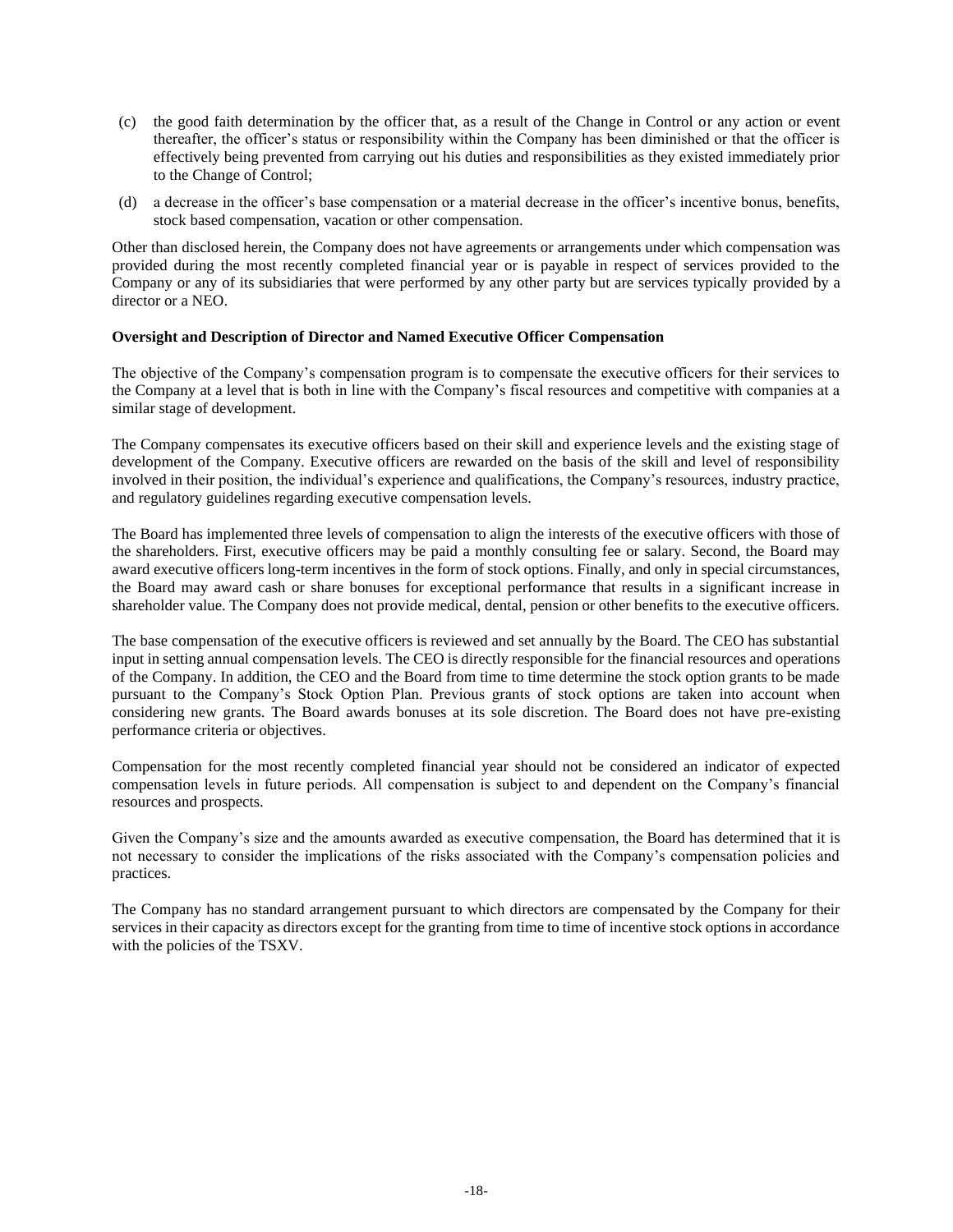### **SECURITIES AUTHORIZED FOR ISSUANCE UNDER EQUITY COMPENSATION PLANS**

The following table sets out information as of the end of the Company's most recently completed financial year with respect to compensation plans under which equity securities of the Company are authorized for issuance.

|                                                                                                 | Number of securities to be<br>issued upon exercise of<br>outstanding options,<br>warrants and rights | Weighted-average<br>exercise price of<br>outstanding options,<br>warrants and rights | Number of securities<br>remaining available for<br>future issuances under<br>equity compensation plan<br>(excluding securities<br>reflected in column $(a)$ ) |  |
|-------------------------------------------------------------------------------------------------|------------------------------------------------------------------------------------------------------|--------------------------------------------------------------------------------------|---------------------------------------------------------------------------------------------------------------------------------------------------------------|--|
| <b>Plan Category</b>                                                                            | (a)                                                                                                  | (b)                                                                                  | (c)                                                                                                                                                           |  |
| Equity compensation plans<br>approved by securityholders<br>(Stock Option Plan and RSU<br>Plan) | 8,855,667 Common Shares<br>is suable pursuant to Options                                             | \$0.56                                                                               | $877,012$ <sup>(1)</sup>                                                                                                                                      |  |
| Equity compensation plans<br>not approved by<br>securityholders                                 | N/A                                                                                                  | N/A                                                                                  | N/A                                                                                                                                                           |  |
| Total:                                                                                          | 8,855,667                                                                                            |                                                                                      | 877,012                                                                                                                                                       |  |

*Notes:*

1. Based on the maximum number of Common Shares issuable under the Stock Option Plan and the RSU Plan as at April 30, 2020. See "Approval of Stock Option Plan" above for a summary of the Stock Option Plan. For a summary of the existing RSU Plan, please refer to the Company's management information circular dated August 3, 2017 which can be found on the Company's profile on SEDAR at www.sedar.com and see "Restricted Share Unit Plan" above.

# **INDEBTEDNESS OF DIRECTORS AND EXECUTIVE OFFICERS**

None of the directors, executive officers, employees, proposed nominees for election as directors and their associates, or any former executive officers, directors and employees of the Company or any of its subsidiaries, is, as at the date of this Information Circular, or has been at any time during the most recently completed financial year, indebted to the Company or any of its subsidiaries.

# **INTEREST OF INFORMED PERSONS IN MATERIAL TRANSACTIONS**

Since the commencement of the Company's most recently completed financial year, no informed person (a director, officer or holder of 10% or more of the Common Shares) or nominee for election as a director of the Company or any associate or affiliate of any informed person or proposed director had any interest in any transaction that has materially affected or would materially affect the Company or any of its subsidiaries.

# **MANAGEMENT CONTRACTS**

Management functions of the Company or any of its subsidiaries are not to any substantial degree performed by anyone other than by the directors or executive officers of the Company or subsidiary.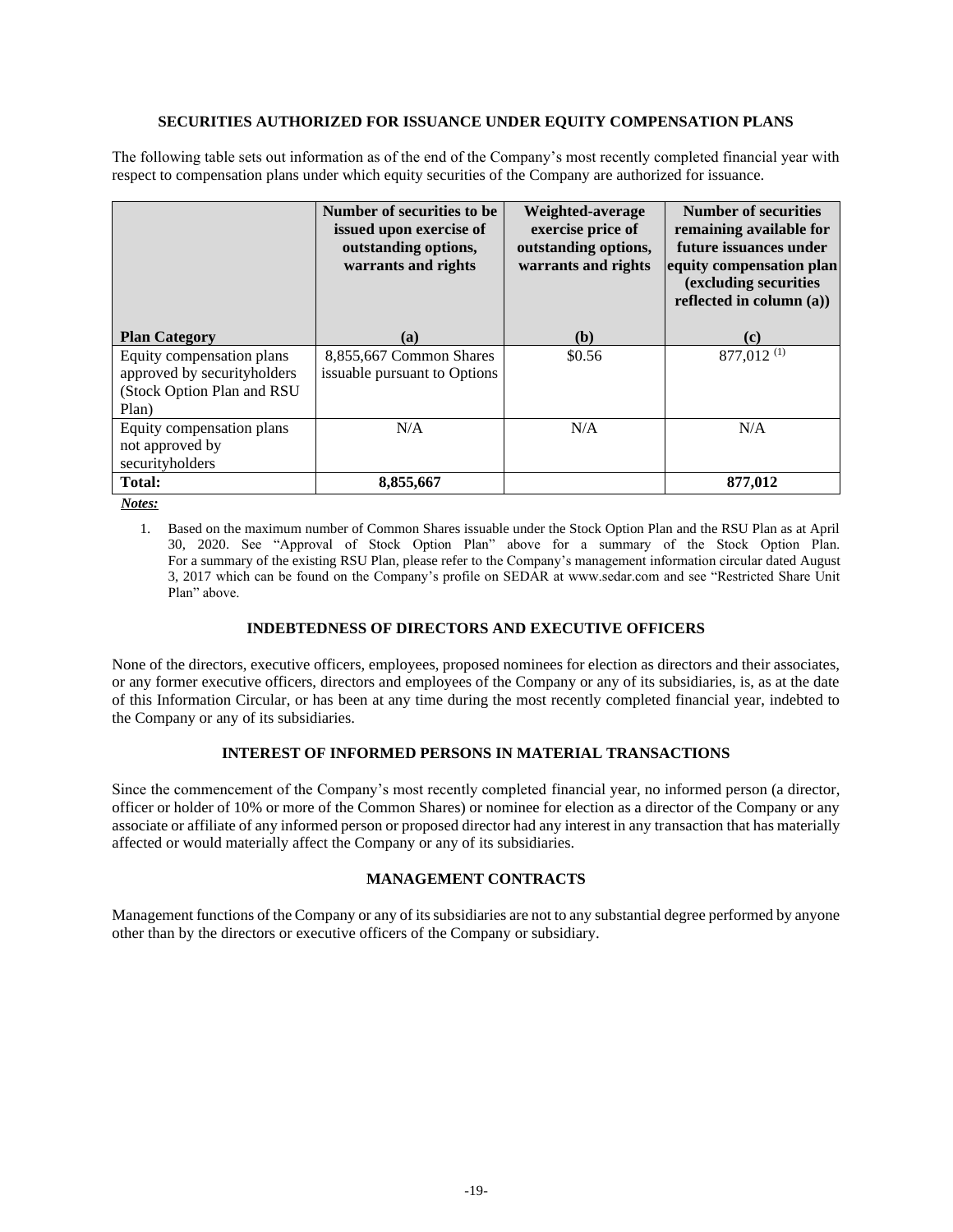# **STATEMENT OF CORPORATE GOVERNANCE**

### **Corporate Governance**

Corporate governance relates to the activities of the Board the members of which are elected by and are accountable to the Shareholders, and takes into account the role of the individual members of management who are appointed by the Board and charged with the day-to-day management of the Company. The Canadian Securities Administrators ("**CSA**") have adopted National Policy 58-201 *Corporate Governance Guidelines*, which provides non-prescriptive guidelines on corporate governance practices for reporting issuers such as the Company. In addition, the CSA have implemented National Instrument 58-101 *Disclosure of Corporate Governance Practices* ("**NI 58-101**"), which prescribes certain disclosure by the Company of its corporate governance practices. This disclosure is presented below.

### **Board of Directors**

The Board currently consists of five directors: Ramon Perez, Javier Reyes, Manuel Gomez, Javier Montaño and Matthew Roma, and it is proposed that all of these individuals are to be nominated for election at the Meeting.

The Board consists of a majority of individuals who qualify as independent directors. For this purpose, a director is independent if he or she has no direct or indirect "material relationship" with the Company. A "material relationship" is a relationship which could, in the view of the Board, be reasonably expected to interfere with the exercise of the director's independent judgment. Of the proposed nominees, four directors, Javier Reyes, Manuel Gomez and Javier Montaño and Matthew Roma are considered independent. Of the proposed nominees, one director, Ramon Perez, President, is considered not independent for purposes of membership on the Board.

### **Other Directorships**

The following table sets forth the proposed directors of the Company who are directors of other reporting issuers:

| <b>Name</b>         | Name of other reporting issuer |
|---------------------|--------------------------------|
| Ramon Perez         | N/A                            |
| <b>Manuel Gomez</b> | N/A                            |
| Javier Montaño      | Organto Foods Inc.             |
| <b>Matthew Roma</b> | Oro X Mining Corp.             |

# **Orientation and Continuing Education**

Orientation of new members of the Board is conducted by informal meetings with members of the Board, briefings by management, and the provision of copies of or access to the Company's documents.

The Company has not adopted formal policies respecting continuing education for Board members. The Company encourages directors to undertake continuing education the costs of which are borne by the Company.

#### **Ethical Business Conduct**

The Board has not adopted a formal code of business conduct and ethics. The Board is of the view that the fiduciary duties placed on individual directors by the Company's governing legislation and common law together with corporate statutory restrictions on an individual director's participation in Board decisions in which the director has an interest are sufficient to ensure that the Board operates independently of management and in the best interests of the Company.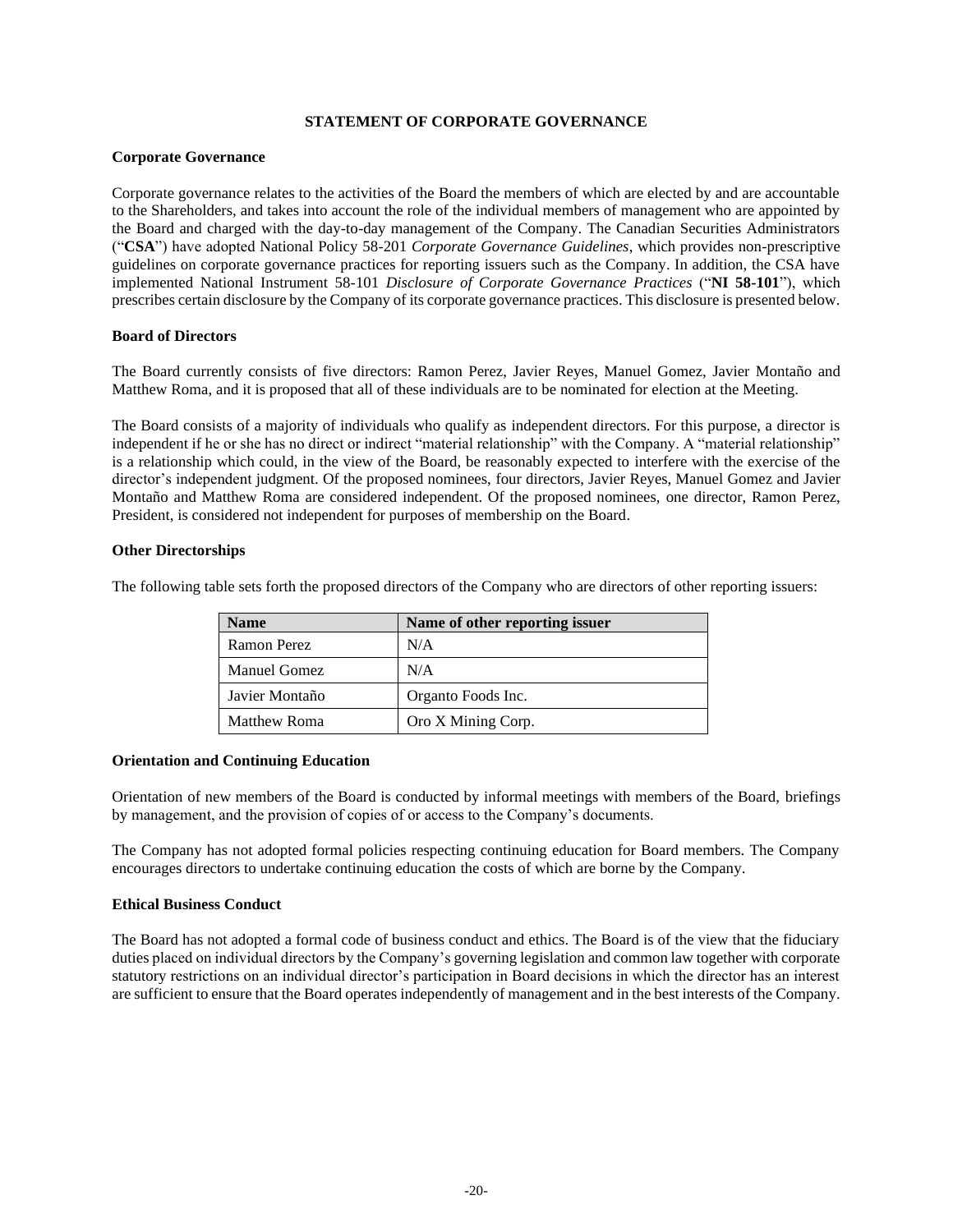#### **Nomination of Directors**

The Board considers its size each year when it considers the number of directors to recommend to the Shareholders for election at the annual general meeting of the Shareholders of the Company. The Board takes in to account the number of directors required to carry out the Board's duties effectively and to maintain diversity of views and experience.

The Board has not established a nominating committee and this function is currently performed by the Board as a whole.

#### **Compensation**

The Board has established a formal compensation committee whose members are Manuel Gomez, Ramon Perez and Matthew Roma. The members are responsible for reviewing and determining the adequacy and form of compensation paid to the Company's executives and key employees. The compensation committee evaluates the performance of the CEO and other senior management measured against the Company's business goals and industry compensation levels.

#### **Board Committees**

The Board has no committees other than the audit committee and the compensation committee.

#### **Assessments**

The Board, its committees and individual directors are not regularly assessed with respect to their effectiveness and contribution. The Board believes that such assessments are more appropriate for companies of a larger size and complexity which may have significantly larger boards of directors. Where appropriate the chair of the Board meets with individual directors to discuss their contribution and that of the other directors. Arising from such meetings, if appropriate, the Board considers procedural and substantive changes to increase the effectiveness of the Board, its committees and members.

# **AUDIT COMMITTEE**

### **Audit Committee Disclosure**

Pursuant to Section 224(1) of the British Columbia *Business Corporations Act* and National Instrument 52-110 *Audit Committees* ("**NI 52-110**") of the CSA, the Company is required to have an audit committee comprised of not less than three directors, a majority of whom are not officers, control persons or employees of the Company or an affiliate of the Company. NI 52-110 requires the Company as a venture issuer, to disclose annually in its Information Circular certain information concerning the constitution of its audit committee and its relationship with its independent auditor, as set forth below.

The primary function of the audit committee is to assist the Board in fulfilling its financial oversight responsibilities by (a) reviewing the financial reports and other financial information provided by the Company to regulatory authorities and Shareholders; (b) reviewing the systems for internal corporate controls which have been established by the Board and management; and (c) overseeing the Company's financial reporting processes generally. In meeting these responsibilities the audit committee monitors the financial reporting process and internal control system; reviews and appraises the work of external auditors and provides an avenue of communication between the external auditors, senior management and the Board. The audit committee is also mandated to review and approve all material related party transactions.

### **The Audit Committee's Charter**

The Company has adopted a Charter of the audit committee of the Board, a copy of which is attached hereto as Schedule  $A$ <sup>".</sup>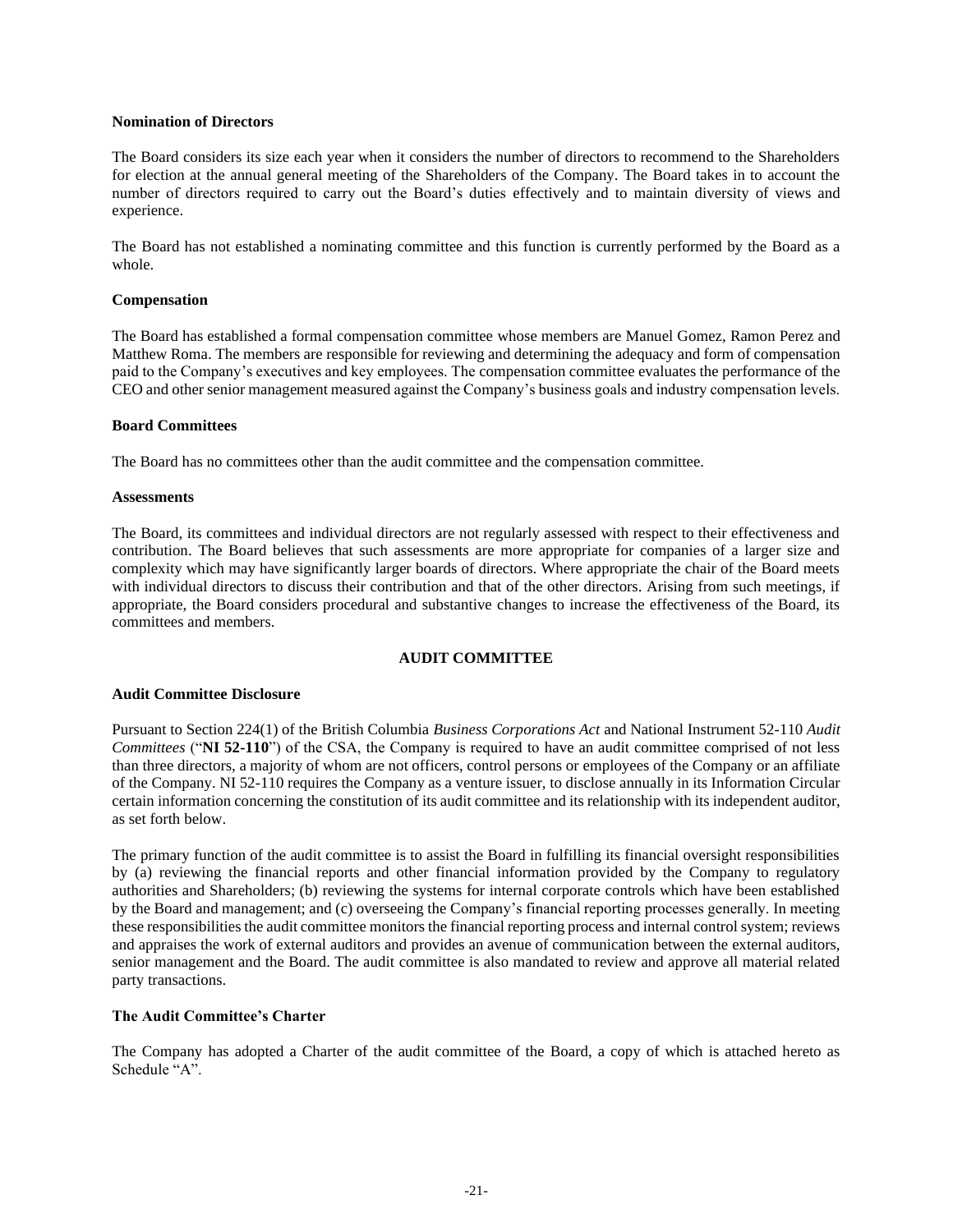### **Composition of the Audit Committee**

The audit committee is comprised of the following members: Matthew Roma, Manuel Gomez, and Ramon Perez. All of the audit committee members are considered to be financially literate as defined by NI 52-110 in that they have the ability to read and understand a set of financial statements that present a breadth and level of complexity of accounting issues that are generally comparable to the breadth and complexity of the issues that can presumably be expected to be raised by the Company's financial statements.

The members of the audit committee are elected by the Board at its first meeting following the annual Shareholders' meeting. Unless a chair is elected by the full Board, the members of the audit committee designate a chair by a majority vote of the full audit committee membership.

The following table (and notes thereto) sets out the names of the Audit Committee members and their relevant experience and qualifications:

| <b>Audit Committee Member</b> | <b>Relevant Experience and Qualifications</b>                                    |
|-------------------------------|----------------------------------------------------------------------------------|
| <b>Matthew Roma</b>           | Mr. Roma is a Chartered Professional Accountant (CPA) with over 10 years of      |
| Independent Member of the     | financial management experience. Mr. Roma is currently a Director and Chief      |
| Board                         | Financial Officer of Oro X Mining Corp. Prior to that, Mr. Roma was the          |
| <b>Financially Literate</b>   | Director of Finance for Core Gold Inc. until the sale of the Company to an       |
|                               | Australian Mining Company. Mr. Roma articled at Deloitte LLP where he            |
|                               | specialized in assurance and advisory services for publicly listed mining        |
|                               | companies based both in Canada and the United States.                            |
| <b>Manuel Gomez</b>           | Mr. Gomez worked at Bank of America from 1980 to 1985, JP Morgan Chase           |
| Independent Member of the     | from 1986 to 1988, UBS from 1991 to 1997 where he Managed the half billion       |
| Board                         | USD Spanish Equities Fund and Credit Suisse from 1999 to 2006. From 1991         |
| <b>Financially Literate</b>   | to 1999 Mr. Gomez also taught Finance at the MBA level at the European           |
|                               | University and City University in Zurich, Basil, Frankfurt, Monoco and Zug.      |
|                               | Mr. Gomez is a graduate from the Instituto Technologico de Monterrey in          |
|                               | Accounting, an MBA from City University, Zurich and is a CFA.                    |
| <b>Ramon Perez</b>            | Mr. Perez has been a Vice President at Carrelton Asset Management Inc., a        |
| Non-Independent Member of     | natural resource focused asset manager since 2005. With over 15 years of         |
| the Board                     | industry experience, he's played a lead role in the acquisition and financing of |
| <b>Financially Literate</b>   | precious metal mining companies in Mexico and Central America. Prior to this,    |
|                               | he was a Senior Analyst at Salomon Smith Barney Asset Management. Mr.            |
|                               | Perez has an MBA from the University of Miami.                                   |

### **Audit Committee Oversight**

Since the commencement of the Company's most recently completed financial year, the Board has not failed to adopt a recommendation of the audit committee to nominate or compensate an external auditor.

# **Reliance on Certain Exemptions**

Since the effective date of NI 52-110, the Company has not relied on the exemptions contained in sections 2.4 (De Minimis Non-Audit Services), subsection 6.1.1(4) (Circumstance Affecting the Business or Operations of the Venture Issuer), subsection 6.1.1(5) (Events Outside Control of Member), subsection 6.1.1(6) (Death, Incapacity or Resignation), or under Part 8 (Exemption) of NI 52-110.

# **Pre-Approval Policies and Procedures**

The audit committee has not adopted specific policies and procedures for the engagement of non-audit services. Subject to the requirements of NI 52-110, the engagement of non-audit services is considered by the Board, and where applicable the audit committee, on a case-by-case basis.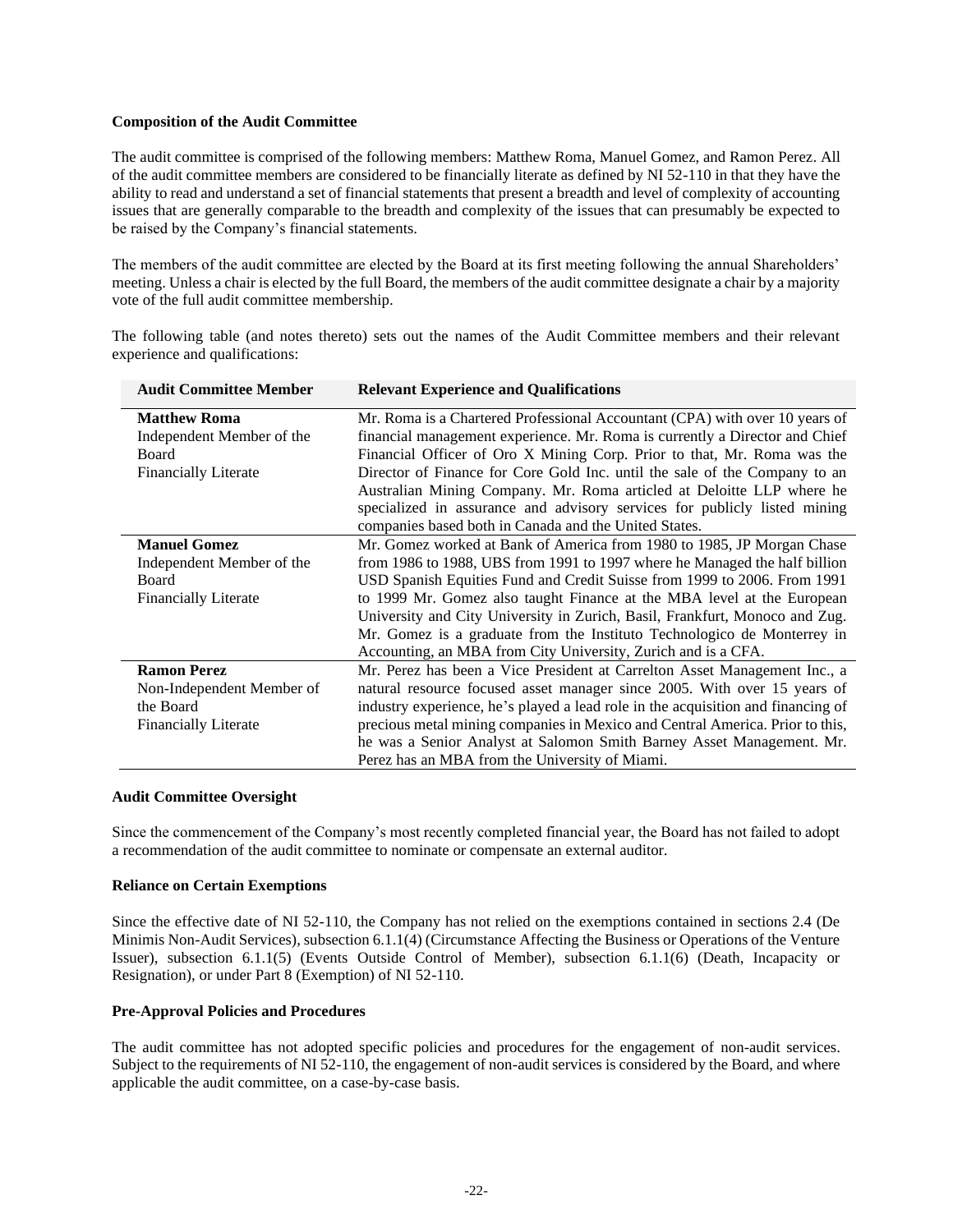# **External Auditor Service Fees**

In the following table, "audit fees" are fees billed by the Company's external auditor for services provided in auditing the Company's annual financial statements for the subject year. "Audit-related fees" are fees not included in audit fees that are billed by the auditor for assurance and related services that are reasonably related to the performance of the audit or review of the Company's financial statements. "Tax fees" are fees billed by the auditor for professional services rendered for tax compliance, tax advice and tax planning. "All other fees" are fees billed by the auditor for products and services not included in the foregoing categories.

The fees paid by the Company to its auditor in each of the last two fiscal years, by category, are as follows:

| <b>Fiscal Year Ending</b> | <b>Audit Fees</b> | <b>Audit Related</b><br>Fees | <b>Tax Fees</b> | <b>All Other Fees</b> |
|---------------------------|-------------------|------------------------------|-----------------|-----------------------|
| April 30, 2020            | \$48,000          | Nil                          | Nil             | Nil                   |
| April 30, 2019            | \$57.780          | Nil                          | Nil             | Nil                   |

### **Exemption**

The Company is relying on the exemption provided by section 6.1 of NI 52-110 which provides that the Company, as a venture issuer, is not required to comply with Part 3 (Composition of the Audit Committee) and Part 5 (Reporting Obligations) of NI 52- 110.

# **ADDITIONAL INFORMATION**

Additional information relating to the Company is available on the SEDAR website at [www.sedar.com.](http://www.sedar.com/)

Financial information is provided in the Company's comparative annual financial statements and management's discussion and analysis for its most recently completed financial year, and will be available online a[t www.sedar.com.](http://www.sedar.com/)  Shareholders may request additional copies by (i) mail to Suite #1201-1166 Alberni Street, Vancouver, British Columbia V6E 3Z3; or (ii) telephone to: 604 306-8245.

# **DIRECTORS' APPROVAL**

The contents and the sending of the accompanying Notice of Meeting and this Information Circular have been approved by the Board.

DATED at Vancouver, British Columbia, this 28<sup>th</sup> day of October, 2020.

# **BY ORDER OF THE BOARD OF DIRECTORS**

"*Ramon Perez*" Ramon Perez President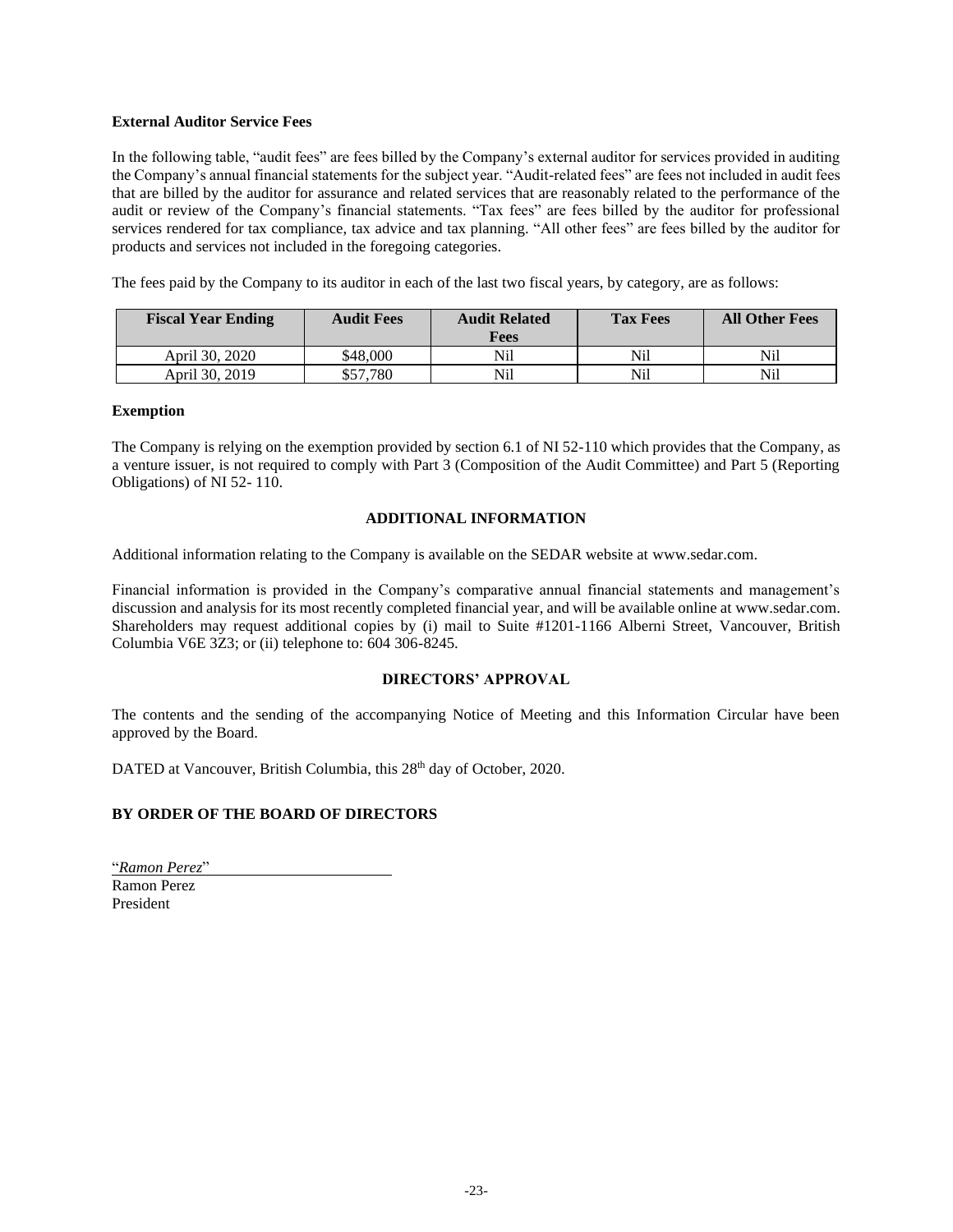### **Schedule "A"**

# **CHARTER OF THE AUDIT COMMITTEE OF THE BOARD OF DIRECTORS**

#### **1. PURPOSE**

The Audit Committee (the "Committee") of **Candelaria Mining Corp.** ("the Company") is a committee of the Board of Directors with the responsibility under the governing legislation of the Company to review the financial statements, accounting policies and reporting procedures of the Company.

The primary function of the Committee is to assist the Board of Directors in fulfilling its oversight responsibilities by reviewing the financial reports and other financial information provided by the Company to any governmental body or the public, the systems of internal controls of the Company regarding finance, accounting and legal compliance that management and the Board have established, and the auditing, accounting and financial reporting processes of the Company generally. Consistent with this function, the Committee should encourage continuous improvement of, and should foster adherence to, the policies, procedures and practices at all levels of the Company.

The primary duties and responsibilities of the Committee are to:

- Serve as an independent and objective party to monitor the financial reporting process and the system of internal controls of the Company.
- Monitor the independence and performance of the auditor of the Company (the "Auditor") and the internal audit function of the Company.
- Provide an open avenue of communication among the Auditor, financial and senior management and the Board of Directors.

The Committee will primarily fulfill these responsibilities by carrying out the activities set out in Section 4 of this Charter.

### **2. COMPOSITION**

- The Committee shall be comprised of three or more directors as determined by the Board of Directors. The composition of the Committee shall adhere to all applicable corporate and securities laws and all requirements of the stock exchanges on which shares of the Company are listed.
- All members of the Committee shall have a working familiarity with basic finance and accounting practices, and at least one member of the Committee shall be a "*financial expert*" in accordance with applicable laws and all requirements of the stock exchanges on which shares of the Company are listed.
- Members of the Committee shall be elected by the Board at the meeting of the Board held immediately after the annual meeting of shareholders or such other times as shall be determined by the Board and shall serve until the next such meeting or until their successors shall be duly elected and qualified.
- Any member of the Committee may be removed or replaced at any time by the Board of Directors and shall cease to be a member of the Committee as soon as such member ceases to be a director. Subject to the foregoing, each member of the Committee shall hold such office until the next annual meeting of shareholders after his or her election as a member of the Committee.
- The members of the Committee shall be entitled to receive such remuneration for acting as members of the Committee as the Board of Directors may from time to time determine.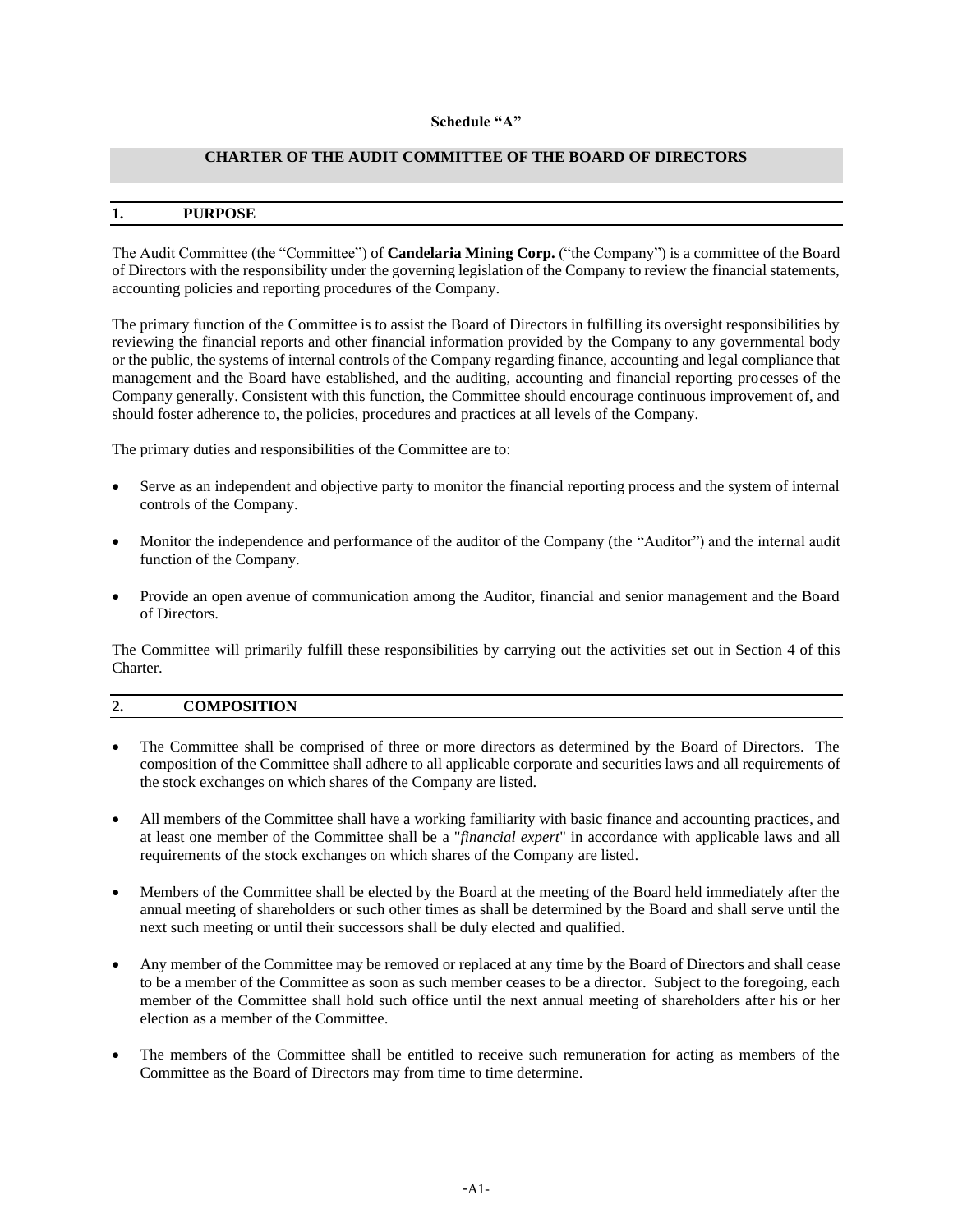# **3. MEETINGS**

- The Committee may appoint one of its members to act as Chairman of the Committee. The Chairman will appoint a secretary who will keep minutes of all meetings (the "Secretary"). The Secretary does not have to be a member of the Committee or a director and can be changed by written notice from the Chairman.
- No business may be transacted by the Committee except at a meeting at which a quorum of the Committee is present or by a consent resolution in writing signed by all members of the Committee. A majority of the members of the Committee shall constitute a quorum, provided that if the number of members of the Committee is an even number, one half of the number of members plus one shall constitute a quorum.
- The Committee will meet as many times as is necessary to carry out its responsibilities, but in no event will the Committee meet less than four times a year. The Committee shall meet at least once annually with the Auditor. As part of its duty to foster open communication, the Committee should meet at least annually with management and the Auditor in separate executive sessions to discuss any matters that the Committee or each of these parties believe should be discussed privately. In addition, the Committee shall meet with the Auditor and management at least quarterly to review the financial statements of the Company.
- The time at which, and the place where, the meetings of the Committee shall be held, the calling of meetings and the procedure in all respects of such meetings shall be determined by the Chairman, unless otherwise provided for in the Articles of the Company or otherwise determined by resolution of the Board of Directors.
- The Committee may invite to, or require the attendance at, any meeting of the Committee, such officers and employees of the Company, legal counsel or other persons as it deems necessary in order to perform its duties and responsibilities. They should also be requested or required to attend meetings of the Committee and make presentations to the Committee as appropriate.
- Subject to the provisions of the governing legislation of the Company and applicable regulations the Chairman of the Committee may exercise the powers of the Committee in between meetings of the Committee. In such event, the Chairman shall immediately report to the members of the Committee and the actions or decisions taken in the name of the Committee shall be recorded in the proceedings of the Committee.

# **4. RESPONSIBILITIES AND DUTIES**

To fulfill its responsibilities and duties the Committee shall:

# **Documents/Reports Review**

- Review and recommend for approval to the Board of Directors of the Company any revisions or updates to this Charter. This review should be done periodically, but at least annually, as conditions dictate.
- Review the interim un-audited quarterly financial statements and the annual audited financial statements, MD&A and the related press releases of the Company and report on them to the Board of Directors.
- Satisfy itself, on behalf of the Board of Directors, that the un-audited quarterly financial statements and annual audited financial statements of the Company are fairly presented both in accordance with generally accepted accounting principles and otherwise, and recommend to the Board of Directors whether the quarterly and annual financial statements should be approved.
- Satisfy itself, on behalf of the Board of Directors, that the information contained in the quarterly financial statements of the Company, annual report to shareholders and similar documentation required pursuant to the laws of Canada does not contain any untrue statement of any material fact or omit to state a material fact that is required or necessary to make a statement not misleading, in light of the circumstances under which it was made.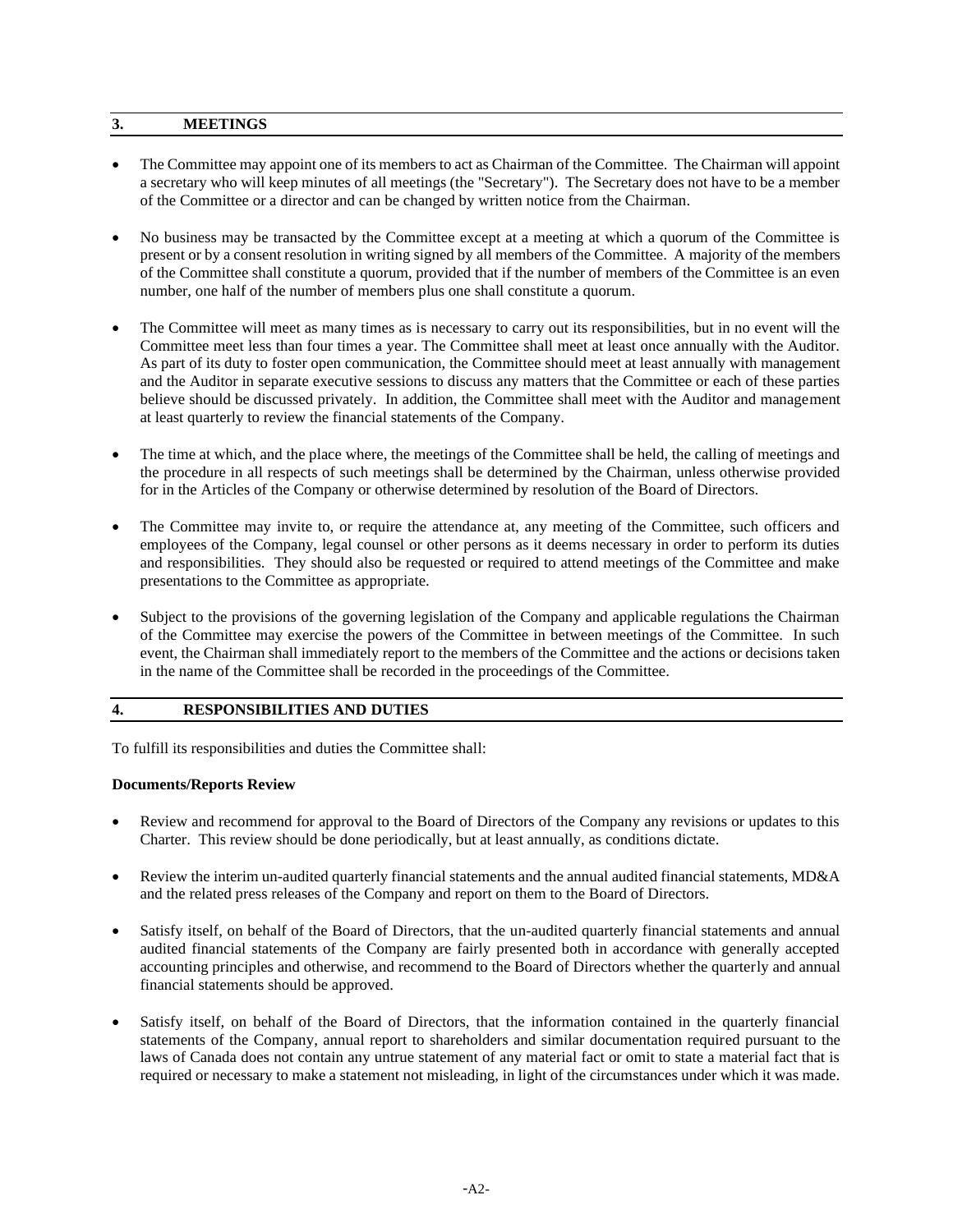- Review any reports or other financial information of the Company submitted to any governmental body, or the public, including any certification, report, opinion or review rendered by the Auditor.
- Review, and if deemed advisable, approve all related party transactions as defined in the governing legislation of the Company.
- Have the right, for the purpose of performing their duties: (i) to inspect all the books and records of the Company and its subsidiaries; (ii) to discuss such accounts and records and any matters relating to the financial position of the Company with the officers and auditors of the Company and its subsidiaries and the Auditor; (iii) to commission reports or supplemental information relating to the financial information; (iv) to require the Auditor to attend any or every meeting of the Committee; and (v) to engage such independent counsel and other advisors as are necessary in the determination of the Committee.
- Permit the Board of Directors to refer to the Committee such matters and questions relating to the financial position of the Company and its affiliates or the reporting related to it as the Board of Directors may from time to time see fit.

# **Independent Auditor**

- Be directly and solely responsible for the appointment, compensation, and oversight of the work of the Auditor of the Company upon shareholder approval of the appointment, including the resolution of disagreements between management and the external auditor regarding financial reporting, with such Auditor being ultimately accountable to the shareholders, the Board and the Committee.
- Act as the Auditor's channel of direct communication to the Company. In this regard, the Committee shall, among other things, receive all reports from the Auditor of the Company, including timely reports of:
	- 1. all critical accounting policies and practices to be used;
	- 2. all alternative treatments of financial information within generally accepted accounting principles that have been discussed with the management of the Company, ramifications of the use of such alternative disclosures and treatments, and the treatment preferred by the Auditor of the Company; and
	- 3. other material written communications between the Auditor and the management of the Company, including, but not limited to, any management letter or schedule of unadjusted differences.
- Satisfy itself, on behalf of the Board of Directors that the Auditor is "*independent*" of management, within the meaning given to such term in the rules and pronouncements of the applicable regulatory authorities and professional governing bodies. In furtherance of the foregoing, the Committee shall request that the Auditor at least annually provide a formal written statement delineating all relationships between the Auditor and the Company, and request information from the Auditor and management to determine the presence or absence of a conflict of interest. The Committee shall actively engage the Auditor in a dialogue with respect to any disclosed relationships or services that may impact the objectivity and independence of the Auditor. The Committee shall take, or recommend that the full Board take, appropriate action to oversee the independence of the Auditor.
- Be responsible for pre-approving all audit and non-audit services provided by the Auditor; provided, however, that the Committee shall have the authority to delegate such responsibility to one or more of its members to the extent permitted under applicable law and stock exchange rules.
- Review the performance of the Auditor and make recommendations to the Board of Directors as to whether or not to continue to engage the Auditor.
- Determine and review the remuneration of the Auditor and any independent advisors (including independent counsel) to the Committee.